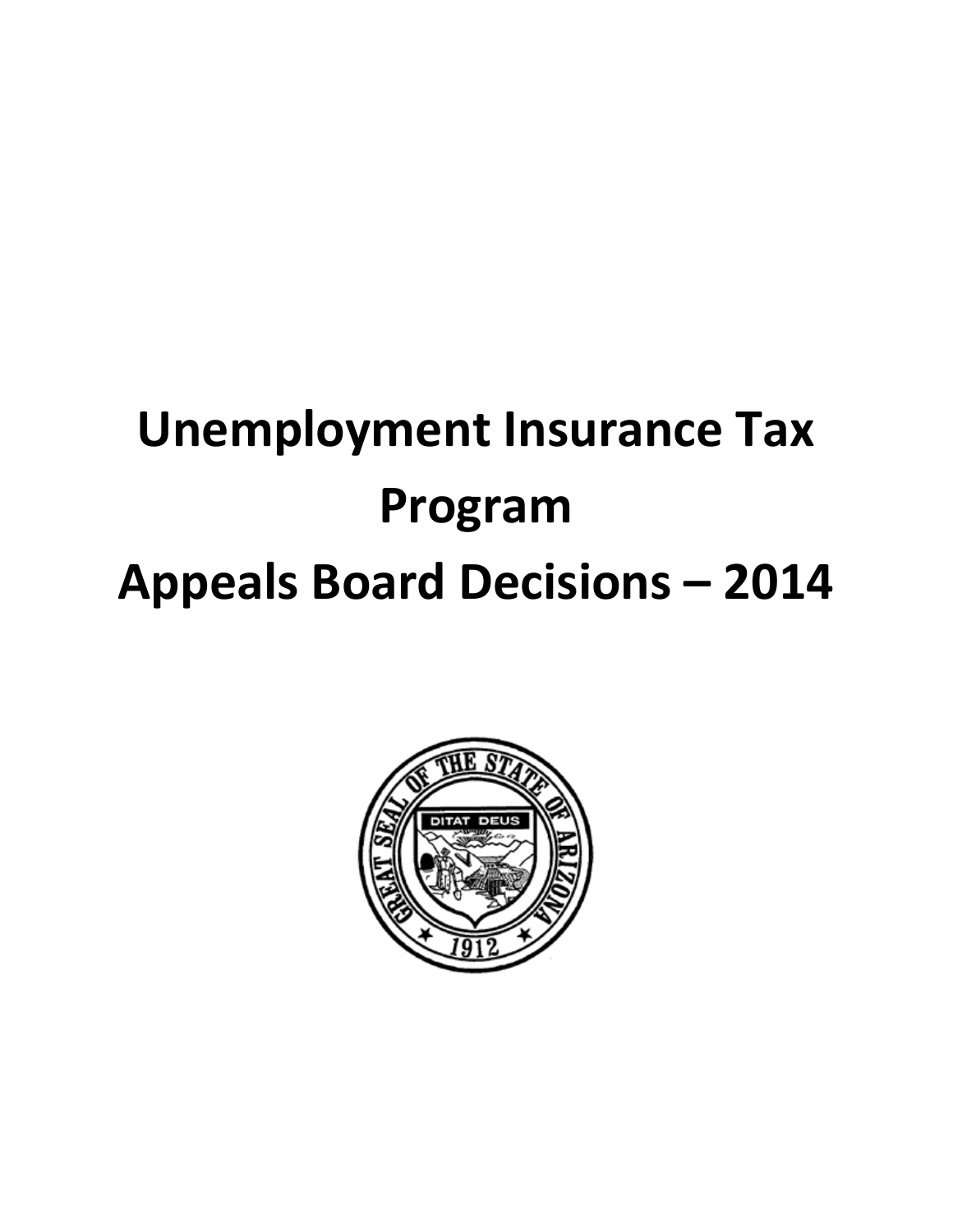# **1st Quarter of Calendar Year 2014**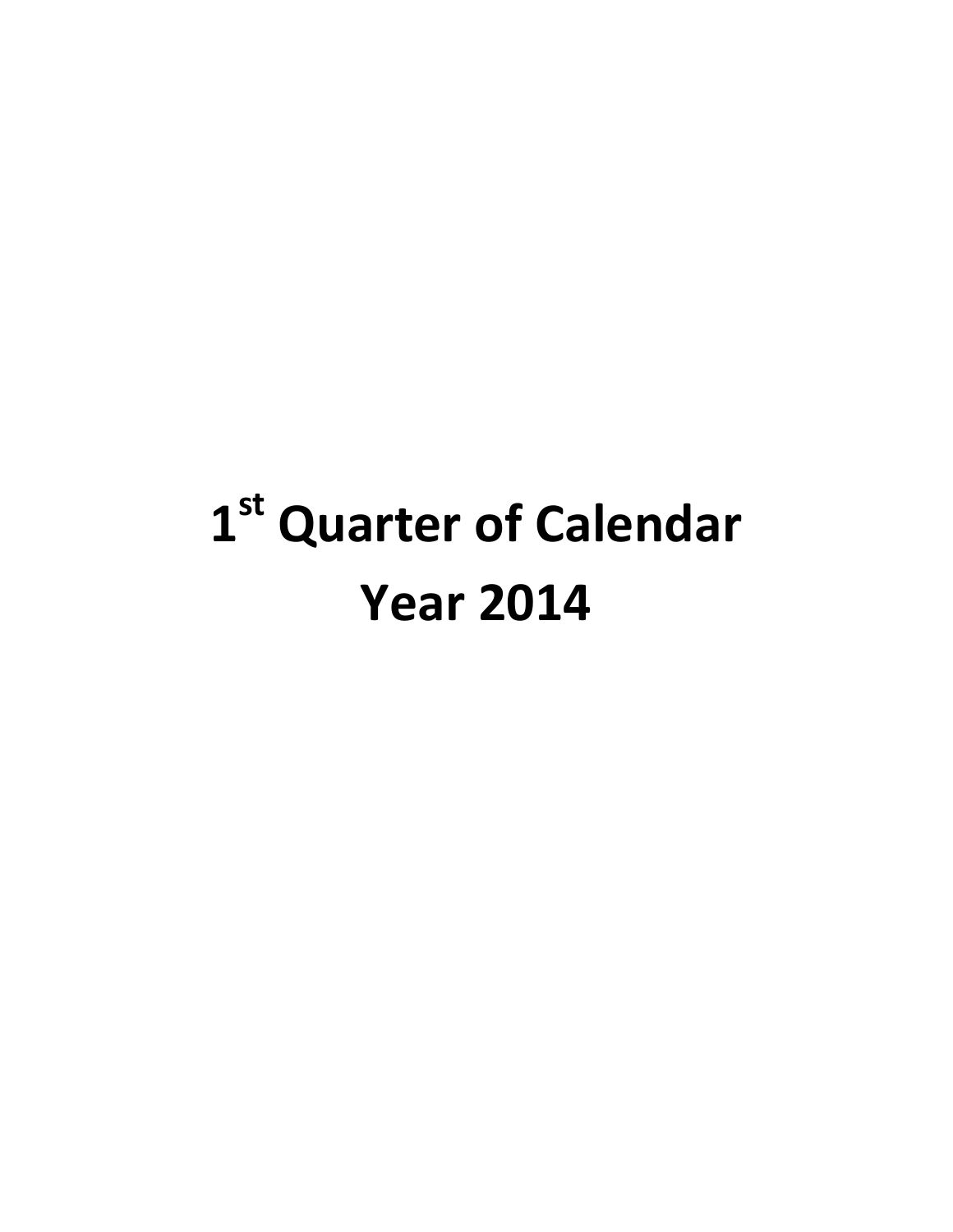**Arizona Department of Economic Security Appeals Board**<br> **Economic Security** 



Appeals Board No. T- 1413569 -001 -B \_\_\_\_\_\_\_\_\_\_\_\_\_\_\_\_\_\_\_\_\_\_\_\_\_\_\_\_\_\_\_\_\_\_\_\_\_\_\_\_\_\_\_\_\_\_\_\_\_\_\_\_\_\_\_\_\_\_\_\_\_\_\_\_\_\_\_\_\_\_\_\_\_\_\_\_\_\_\_\_\_\_\_\_

\*\*\*\* STATE OF ARIZONA E S A TAX UNIT ℅ ELI D GOLOB ASST ATTORNEY GENERAL CFP/CLA 1275 W WASHINGTON ST SC 040A PHOENIX, AZ 85007 -2926

\_\_\_\_\_\_\_\_\_\_\_\_\_\_\_\_\_\_\_\_\_\_\_\_\_\_\_\_.

Employer Department

#### **IMPORTANT --- THIS IS THE APPEALS BOARD'S DECISION**

The Department of Economic Security provides language assistance free of charge. For assistance in your preferred language, please call our Office of Appeals (602) 771 -9036 .

\_\_\_\_\_\_\_\_\_\_\_\_\_\_\_\_\_\_\_\_\_\_\_\_\_\_\_\_\_\_\_\_\_\_\_\_\_\_\_\_\_\_\_\_\_\_\_\_\_\_\_\_\_\_\_\_\_\_\_\_\_\_\_\_\_\_\_\_\_\_\_\_\_\_\_\_\_\_\_\_\_\_\_\_

## **IMPORTANTE --- ESTA ES LA DECISIÓN DEL APPEALS BOARD**

The Department of Economic Security suministra ayuda de los idiomas gratis. Para recibir ayuda en su idioma preferido, por favor comunicarse con la oficina de apelaciones (602) 771 - 9036 .

## **RIGHT TO FURTHER REVIEW BY THE APPEALS BOARD**

Under A.R.S. § 23-672 $(F)$ , the <u>last date</u> to file a request for review is

DECISION **DISMISSED**

THE **EMPLOYER** petitioned for a hearing from the Decision Letter issued on June 15, 2012, which affirmed the Determination of Unemployment Insurance Liability issued by the Department on February 3, 2012. The Decision Letter held that "the Determination issued February 3, 2012 is final and binding on [Employer] because no request for reconsideration was filed within the prescribed statutory period. "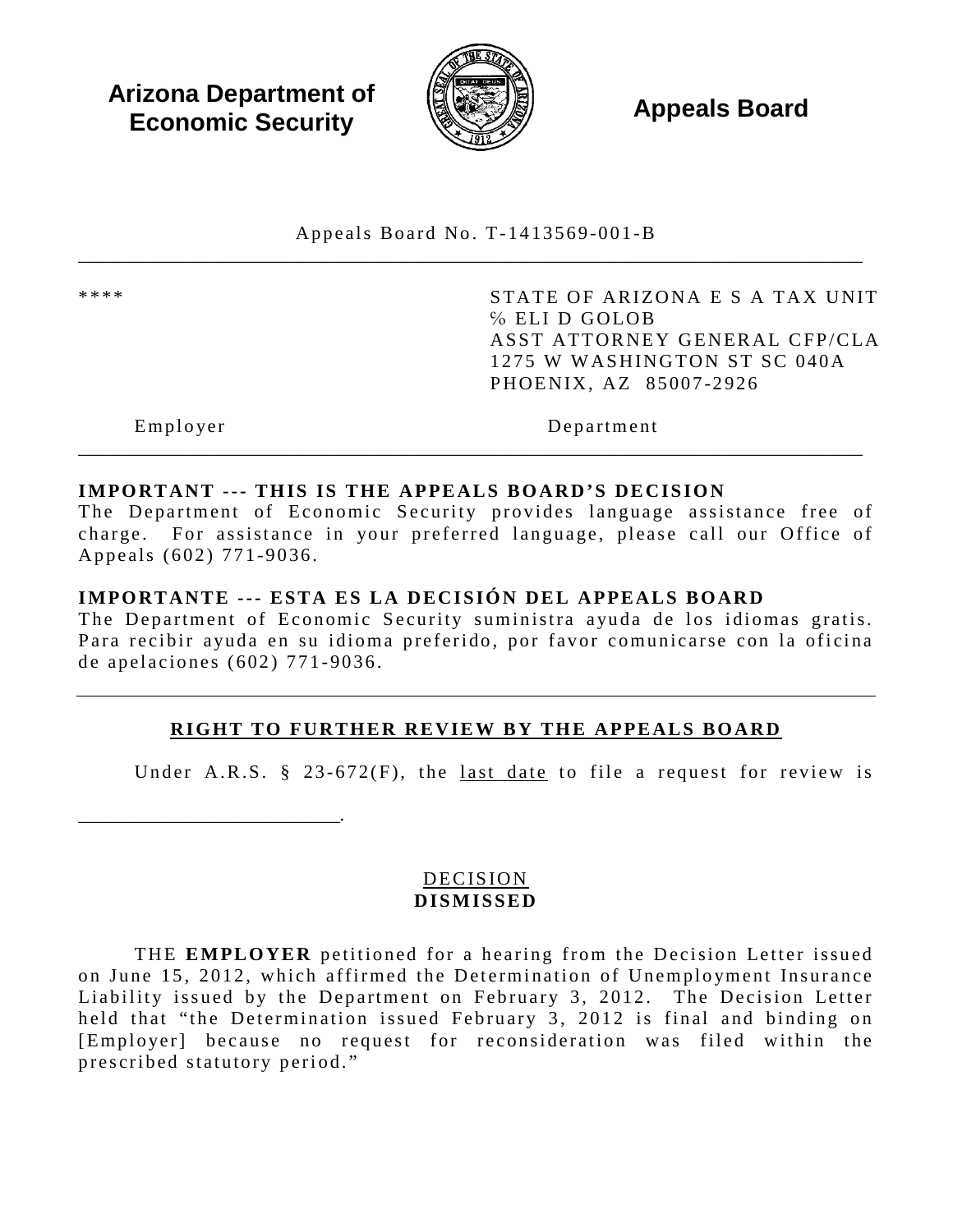The Employer filed a timely petition for hearing on July 14, 2012. The Appeals Board has jurisdiction to consider the timeliness issue in this matter pursuant to  $A.R.S. \S 23-733(B)$ .

THE APPEALS BOARD scheduled a telephone hearing for January 16, 2014, before Appeals Board Administrative Law Judge Denise C. Sanchez. At that time, all parties were given an opportunity to present evidence on the following issues:

- 1. Whether the Employer filed a timely request for reconsideration by the Department; and
- 2. Whether the Determination of Unemployment Insurance Liability, UC-016, became final during the interim period before the Employer filed a request for reconsideration.

The Employer did not appear at the scheduled Board hearing. The Employer did not present a written statement pursuant to Arizona Administrative Code, Section  $R6-3-1502(K)$ , as a letter in lieu of appearance.

Counsel for the Department was present, and a witness for the Department testified. At the hearing, Board Exhibits 1 through 7B were admitted into the record as evidence.

Arizona Administrative Code, Section R6-3-1502(A), provides in part as follows:

> A. The Board or a hearing officer in the Department's Office of Appeals may informally dispose of an appeal or petition without further appellate review on the merits:

> > \* \* \*

4. By default, if the appellant fails to appear or waives appearance at the scheduled hearing. [Emphasis added].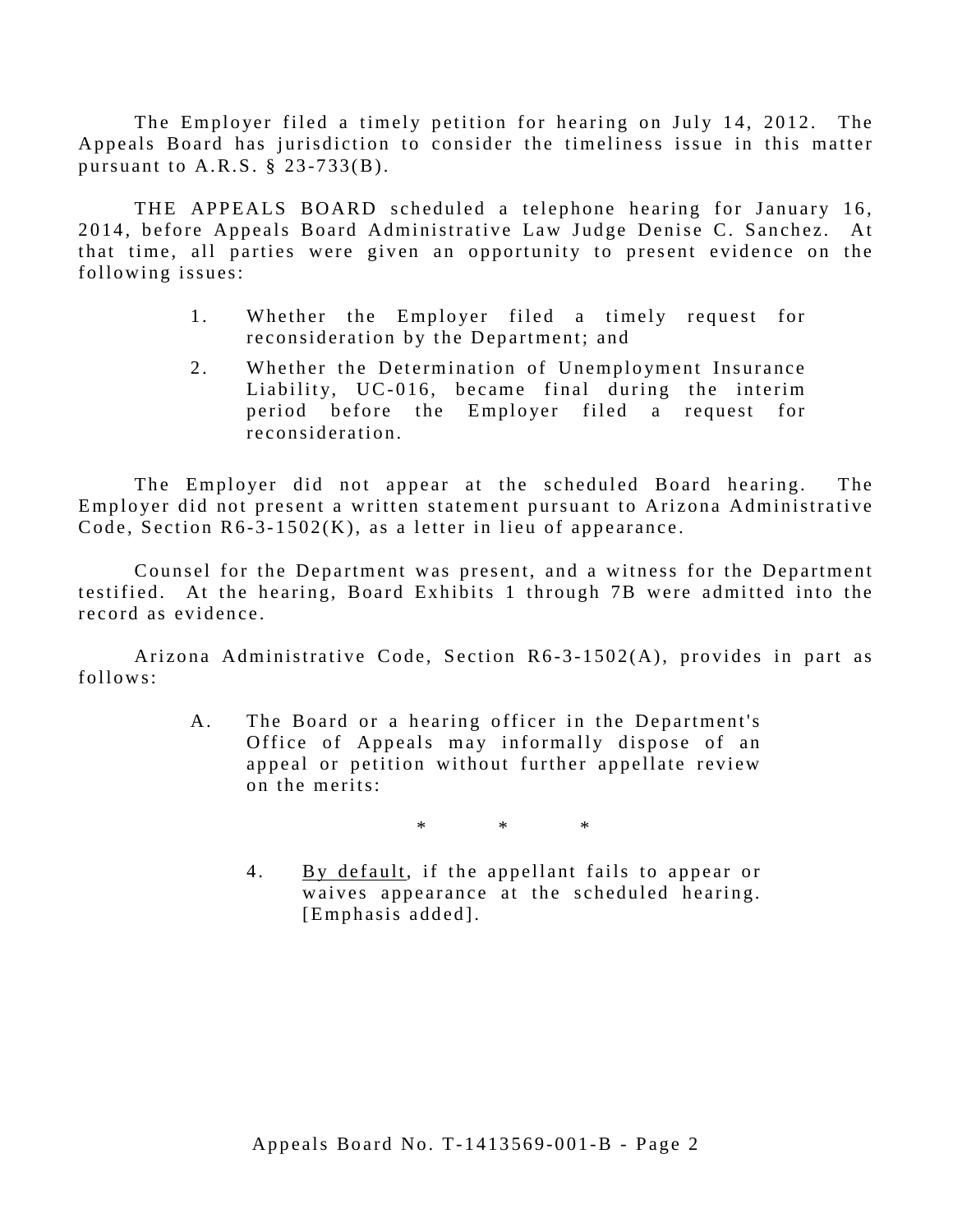We have carefully reviewed the record, and

THE APPEALS BOARD FINDS no reason to issue a decision on the merits of the Employer's petition for hearing. The Employer did not appear at the scheduled Board hearing to present evidence disputing that its March 15, 2012 request for reconsideration was timely filed. The Employer's default means that no evidence was presented to support reversing or modifying the Department's June 15, 2012 Decision Letter. Accordingly,

THE APPEALS BOARD **DISMISSES** the Employer's petition for hearing.

The June 15, 2012 Decision Letter remains in full force and effect.

This decision does not affect any agreement entered into between the Employer and the Department.

DATED:

APPEALS BOARD

GARY R. BLANTON, Chairman

WILLIAM G. DADE, Member

JANET L. FELTZ, Member

Equal Opportunity Employer/Program • Under Titles VI and VII of the Civil Rights Act o f 1964 (Title VI & VII), and the Americans with Disabilities Act of 1990 (ADA), Section 504 of the Rehabilitation Act of 1973, the Age Discrimination Act of 1975, and Title II of the Genetic Information Nondiscrimination Act (GINA) of 2008, the Department prohibits discrimination in admissions, programs, services, activities, or employment based on race, color, religion, sex, national origin, age, disability, genetics and retaliation. The Department must make a reasonable accommodation to allow a person with a disability to take part in a program, service or activity. For example, this means if necessary, the Department must provide sign language interpreters for people who are deaf, a wheelchair accessible location, or enlarged print materials. It also means that the Department will take any other reasonable action that allows you to take part in and understand a program or

\_\_\_\_\_\_\_\_\_\_\_\_\_\_\_\_\_\_\_\_\_\_\_\_\_\_\_\_\_\_\_\_\_\_\_\_\_\_\_\_\_\_\_\_\_\_\_\_\_\_\_\_\_\_\_\_\_\_\_\_\_\_\_\_\_\_\_\_\_\_\_\_\_\_\_\_\_\_\_\_\_\_\_\_\_

Appeals Board No. T- 1413569 -001 -B - Page 3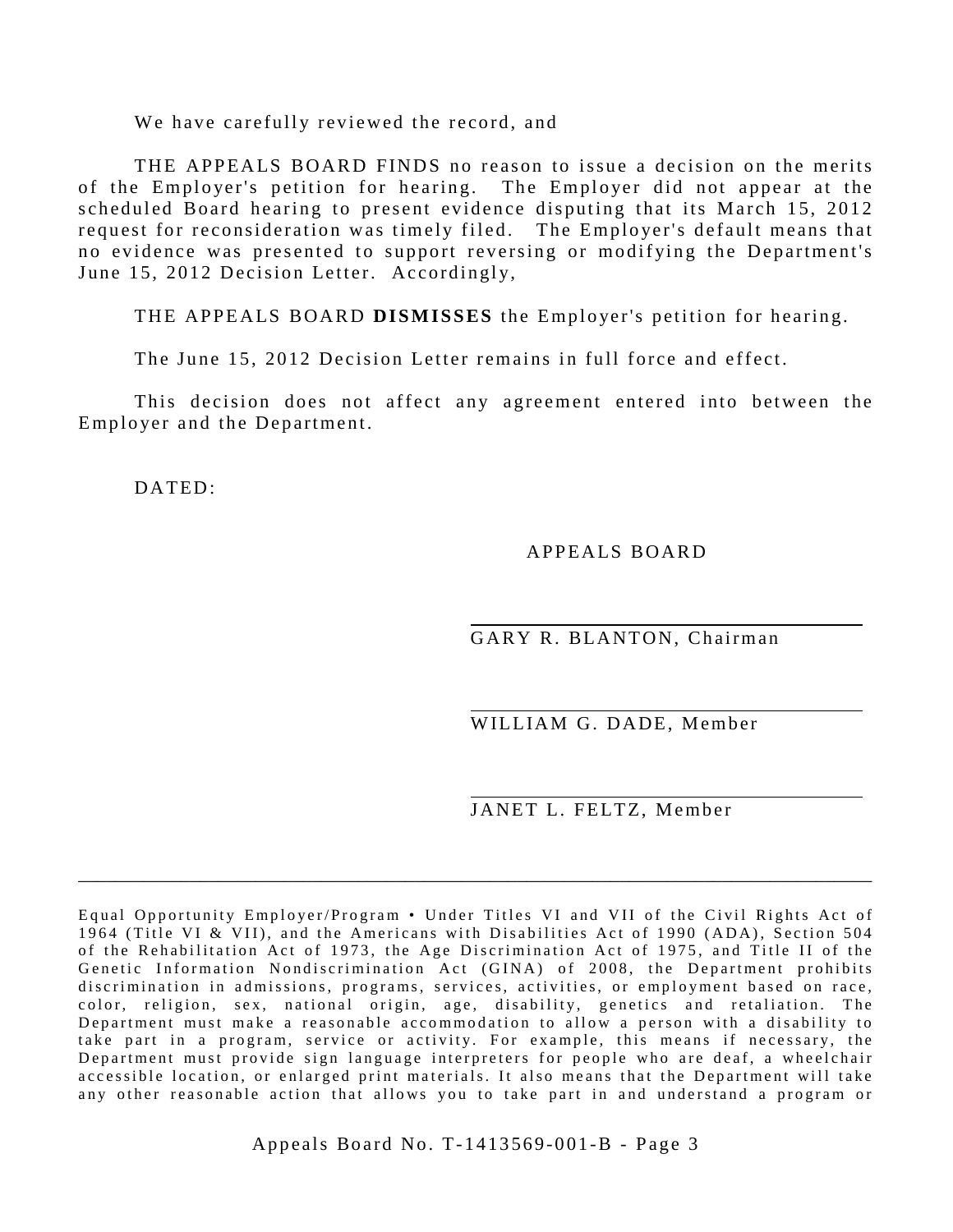activity, including making reasonable changes to an activity. If you believe that you will not be able to understand or take part in a program or activity because of your disability, please let us know of your disability needs in advance if at all possible. To request this document in alternative format or for further information about this policy, please contact the Appeals Board Chairman at (602) 771-9036; TTY/TDD Services: 7-1-1. • Free language assistance for DES services is available upon request.

## **HOW TO ASK FOR REVIEW OF THIS DECISION**

\_\_\_\_\_\_\_\_\_\_\_\_\_\_\_\_\_\_\_\_\_\_\_\_\_\_\_\_\_\_\_\_\_\_\_\_\_\_\_\_\_\_\_\_\_\_\_\_\_\_\_\_\_\_\_\_\_\_\_\_\_\_\_\_\_\_\_\_\_\_\_\_\_\_\_\_\_\_\_\_\_\_\_\_\_

- A. Within 30 calendar days after this decision is mailed to you, you may file a written request for review. We consider the request for review filed:
	- 1. On the date of its postmark, if mailed through the United States Postal Service (USPS).
		- If there is no postmark, the postage meter-mark on the envelope in which it is received.
		- If not postmarked or postage meter-marked or if the mark is not readable, on the date entered on the document as the date of completion.
	- 2. On the date it is received by the Department, if not sent by USPS.

You may send requests for review to the Appeals Board, 1951 W. Camelback Road, Suite 465, Phoenix, AZ, 85015, or to any public assistance office in Arizona. You may also file a written request for review in person at the above locations.

- B. You may represent yourself or have someone represent you. If you pay your representative, that person either must be a licensed Arizona attorney or must be supervised by one. Representatives are not provided by the Department.
- C. Your request for review must be in writing, signed by you or your representative and filed on time. The request for review must also include a written statement which:
	- 1. explains why the Appeals Board decision is wrong,
	- 2. cites the record, rules and other authority, and
	- 3 . refers to specific hearing testimony and evidence.
- D. If you need more time to file a request for review, you must apply to the Appeals Board before the appeal deadline and show good cause.

## **Call the Appeals Board at (602) 771-9036 with any questions.**

\_\_\_\_\_\_\_\_\_\_\_\_\_\_\_\_\_\_\_\_\_\_\_\_\_\_\_\_\_\_\_\_\_\_\_\_\_\_\_\_\_\_\_\_\_\_\_\_\_\_\_\_\_\_\_\_\_\_\_\_\_\_\_\_\_\_\_\_\_\_\_\_\_\_\_\_\_\_\_\_\_\_\_\_\_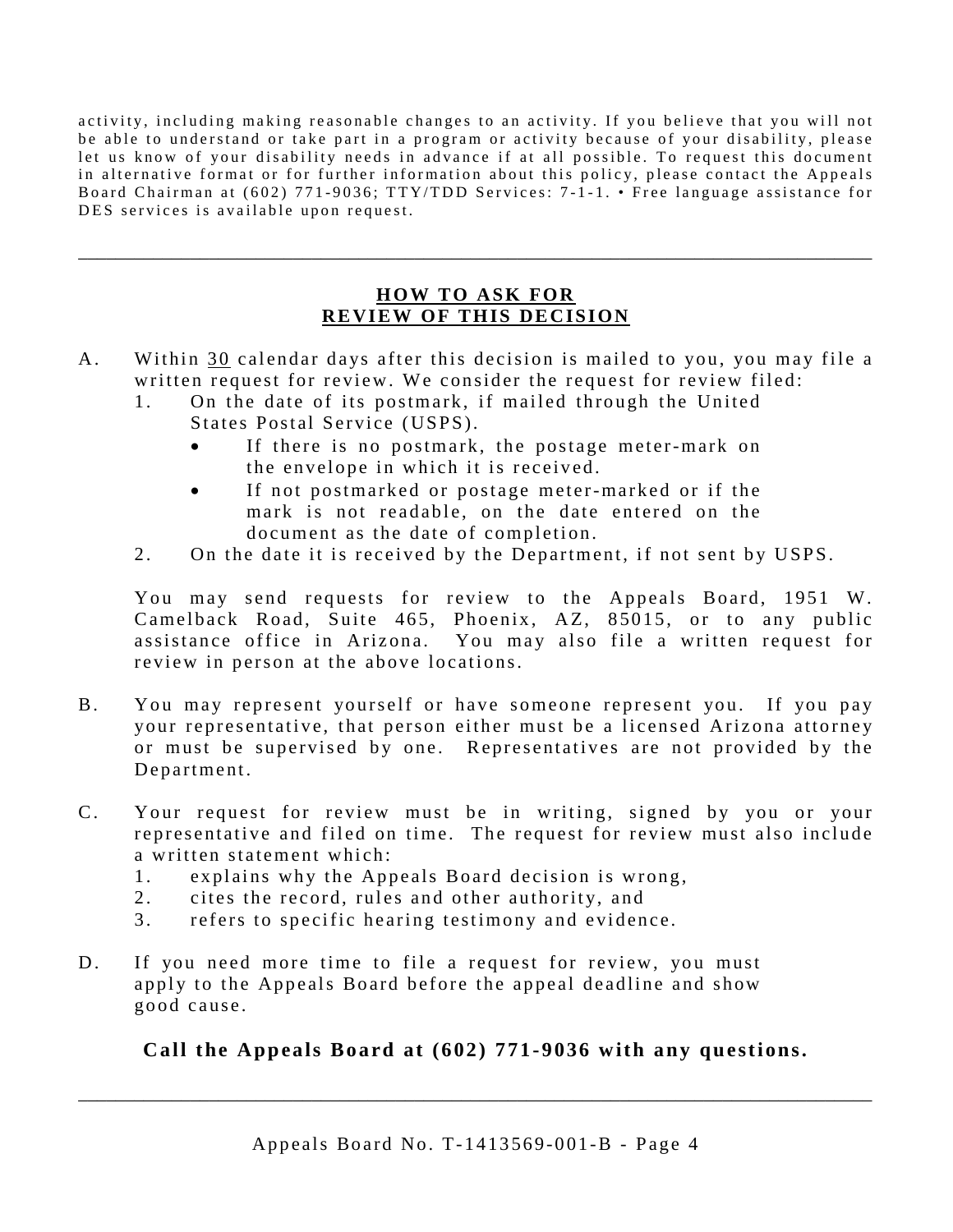A copy of this Decision was mailed on to:

- $(x)$  Er: \*\*\*\* Acct. No: \*\*\*\* -000
- (x) ELI D GOLOB ASSISTANT ATTORNEY GENERAL CFP/CLA 1275 W WASHINGTON PHOENIX, AZ 85007 -2926 SITE CODE 040A
- (x) CHIEF OF TAX EMPLOYMENT ADMINISTRATION P O BOX 6028 PHOENIX, AZ 85005 -6028 SITE CODE 911B

 $By:$ 

For The Appeals Board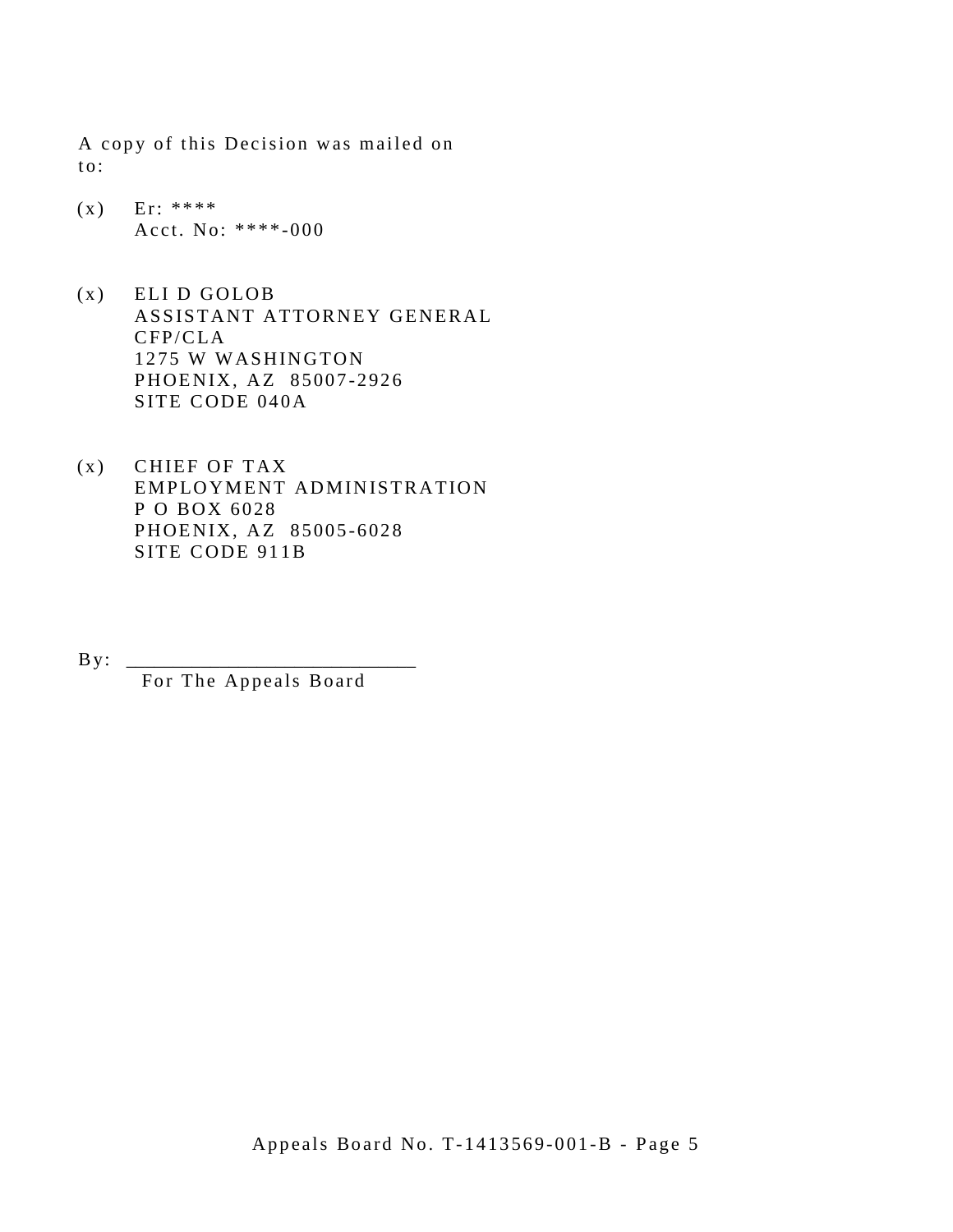**Arizona Department of Economic Security Appeals Board**<br> **Economic Security** 



Appeals Board No. T- 1411499 -001 -B \_\_\_\_\_\_\_\_\_\_\_\_\_\_\_\_\_\_\_\_\_\_\_\_\_\_\_\_\_\_\_\_\_\_\_\_\_\_\_\_\_\_\_\_\_\_\_\_\_\_\_\_\_\_\_\_\_\_\_\_\_\_\_\_\_\_\_\_\_\_\_\_\_\_\_\_\_\_\_\_\_\_\_\_\_

\*\*\*\* STATE OF ARIZONA E S A TAX UNIT ℅ ELI GOLOB ASST ATTORNEY GENERAL CFP/CLA 1275 W WASHINGTON ST SC 040A PHOENIX, AZ 85007 -2926

\_\_\_\_\_\_\_\_\_\_\_\_\_\_\_\_\_\_\_\_\_\_\_\_\_\_\_\_.

Employer Department

## **IMPORTANT --- THIS IS THE APPEALS BOARD'S DECISION**

The Department of Economic Security provides language assistance free of charge. For assistance in your preferred language, please call our Office of Appeals (602) 771 -9036 .

\_\_\_\_\_\_\_\_\_\_\_\_\_\_\_\_\_\_\_\_\_\_\_\_\_\_\_\_\_\_\_\_\_\_\_\_\_\_\_\_\_\_\_\_\_\_\_\_\_\_\_\_\_\_\_\_\_\_\_\_\_\_\_\_\_\_\_\_\_\_\_\_\_\_\_\_\_\_\_\_\_\_\_\_\_

#### **IMPORTANTE --- ESTA ES LA DECISIÓN DEL APPEALS BOARD**

The Department of Economic Security suministra ayuda de los idiomas gratis. Para recibir ayuda en su idioma preferido, por favor comunicarse con la oficina de apelaciones (602) 771 - 9036 .

## **RIGHT TO FURTHER REVIEW BY THE APPEALS BOARD**

Under A.R.S. § 23-672 $(F)$ , the last date to file a request for review is

DECISION **DISMISSED**

THE **EMPLOYER** has asked to withdraw its petition for hearing under A.R.S. § 23-674(A) and Arizona Administrative Code, Section R6-3-1502(A).

The Appeals Board has jurisdiction in this matter under A.R.S. § 23 -724.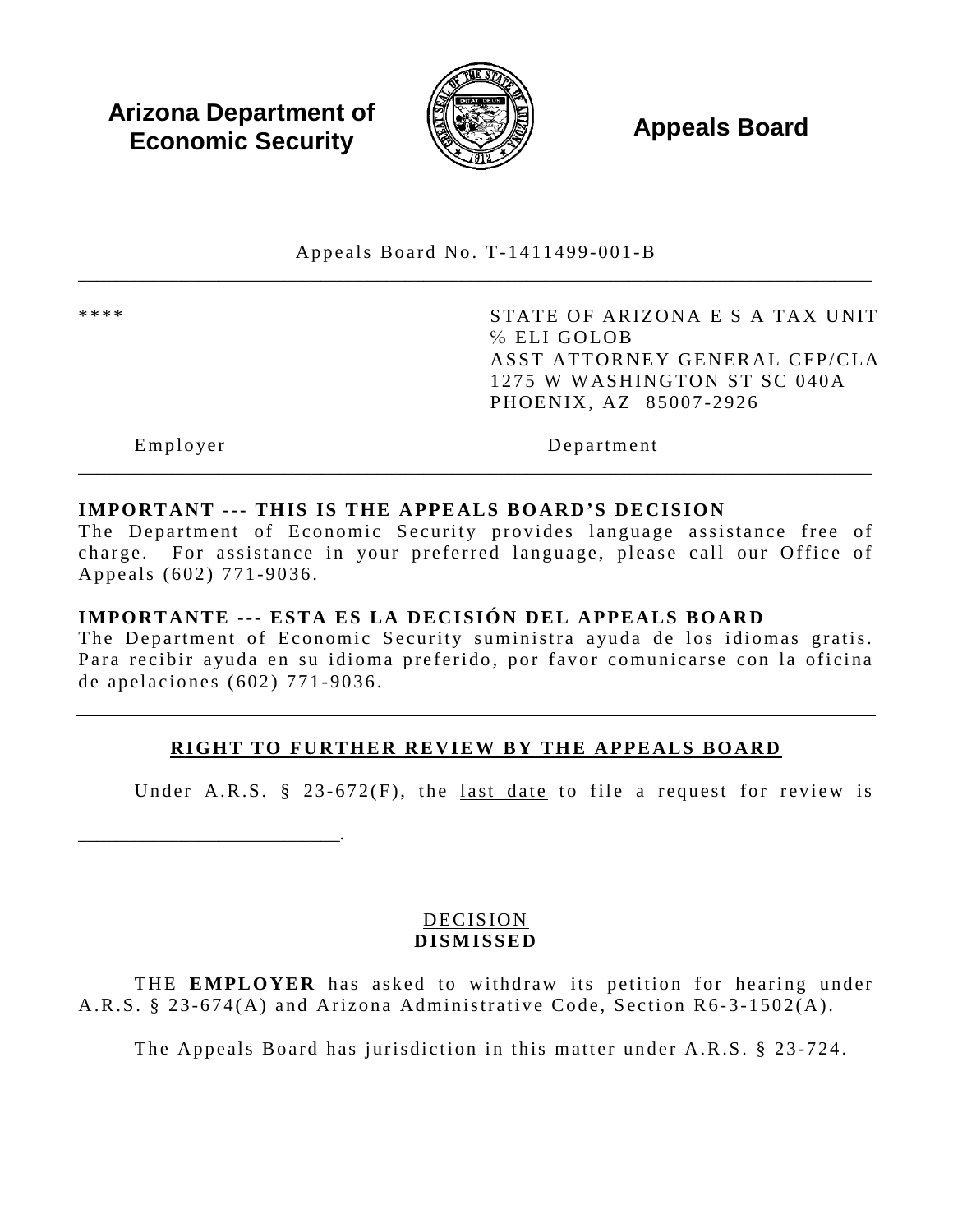Arizona Administrative Code, Section  $R6-3-1502(A)$ , provides in pertinent part:

- A. The Board or a hearing officer in the Department's Office of Appeals may informally dispose of an appeal or petition without further appellate review on the merits:
	- 1. By withdrawal, if the appellant withdraws the appeal in writing or on the record at any time before the decision is issued; ... (emphasis added).

On January 6, 2014, the Employer submitted a written request to withdraw its petition.

THE APPEALS BOARD FINDS there is no reason to withhold granting the request. Accordingly,

THE APPEALS BOARD **DISMISSES** the petition. No further hearing will be scheduled in this matter. This decision does not affect any agreement entered into between the Employer and the Department.

DATED:

## APPEALS BOARD

GARY R. BLANTON, Acting Chairman

WILLIAM G. DADE, Member

## JANET L. FELTZ, Member

Equal Opportunity Employer/Program • Under Titles VI and VII of the Civil Rights Act of 1964 (Title VI & VII), and the Americans with Disabilities Act of 1990 (ADA), Section 504 of the Rehabilitation Act of 1973, the Age Discrimination Act of 1975, and Title II of the Genetic Information Nondiscrimination Act (GINA) of 2008, the Department prohibits discrimination in admissions, programs, services, activities, or employment based on race, color, religion, sex, national origin, age, disability, genetics and retaliation. The Department must make a reasonable accommodation to allow a person with a disability to

\_\_\_\_\_\_\_\_\_\_\_\_\_\_\_\_\_\_\_\_\_\_\_\_\_\_\_\_\_\_\_\_\_\_\_\_\_\_\_\_\_\_\_\_\_\_\_\_\_\_\_\_\_\_\_\_\_\_\_\_\_\_\_\_\_\_\_\_\_\_\_\_\_\_\_\_\_\_\_\_\_\_\_\_\_

Appeals Board No. T- 1411499 -001 -B - Page 2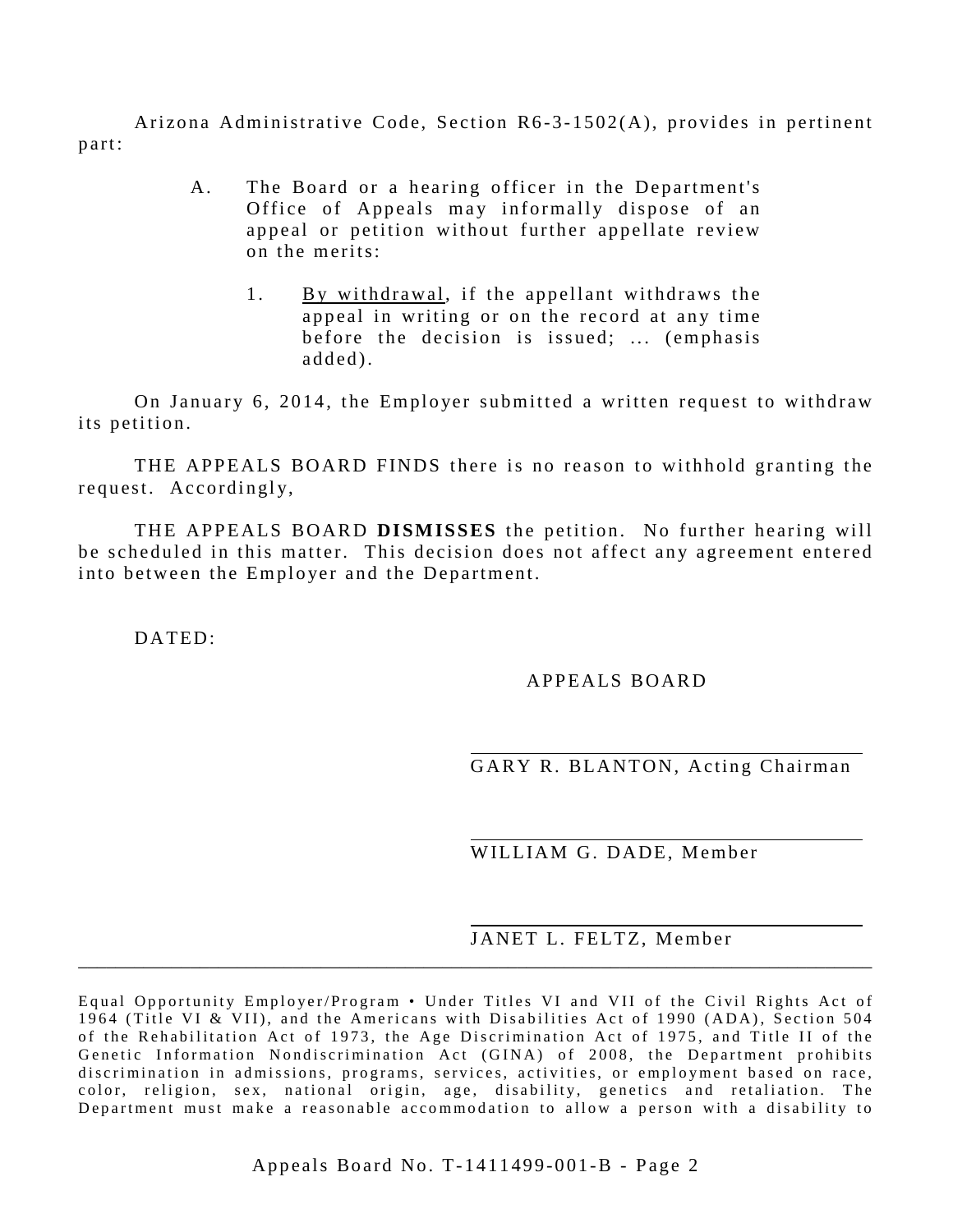take part in a program, service or activity. For example, this means if necessary, the Department must provide sign language interpreters for people who are deaf, a wheelchair accessible location, or enlarged print materials. It also means that the Department will take any other reasonable action that allows you to take part in and understand a program or activity, including making reasonable changes to an activity. If you believe that you will not be able to understand or take part in a program or activity because of your disability, please let us know of your disability needs in advance if at all possible. To request this document in alternative format or for further information about this policy, please contact the Appeals Board Chairman at (602) 771-9036; TTY/TDD Services: 7-1-1. • Free language assistance for DES services is available upon request.

## **HOW TO ASK FOR REVIEW OF THIS DECISION**

\_\_\_\_\_\_\_\_\_\_\_\_\_\_\_\_\_\_\_\_\_\_\_\_\_\_\_\_\_\_\_\_\_\_\_\_\_\_\_\_\_\_\_\_\_\_\_\_\_\_\_\_\_\_\_\_\_\_\_\_\_\_\_\_\_\_\_\_\_\_\_\_\_\_\_\_\_\_\_\_\_\_\_\_\_

- A. Within 30 calendar days after this decision is mailed to you, you may file a written request for review. We consider the request for review filed:
	- 1. On the date of its postmark, if mailed through the United States Postal Service (USPS).
		- If there is no postmark, the postage meter-mark on the envelope in which it is received.
		- If not postmarked or postage meter-marked or if the mark is not readable, on the date entered on the document as the date of completion.
	- 2. On the date it is received by the Department, if not sent by USPS.

You may send requests for review to the Appeals Board, 1951 W. Camelback Road, Suite 465, Phoenix, AZ, 85015, or to any public assistance office in Arizona. You may also file a written request for review in person at the above locations.

- B. You may represent yourself or have someone represent you. If you pay your representative, that person either must be a licensed Arizona attorney or must be supervised by one. Representatives are not provided by the Department.
- C. Your request for review must be in writing, signed by you or your representative and filed on time. The request for review must also include a written statement which:
	- 1. explains why the Appeals Board decision is wrong,
	- 2. cites the record, rules and other authority, and
	- 3. refers to specific hearing testimony and evidence.
- D. If you need more time to file a request for review, you must apply to the Appeals Board before the appeal deadline and show good cause.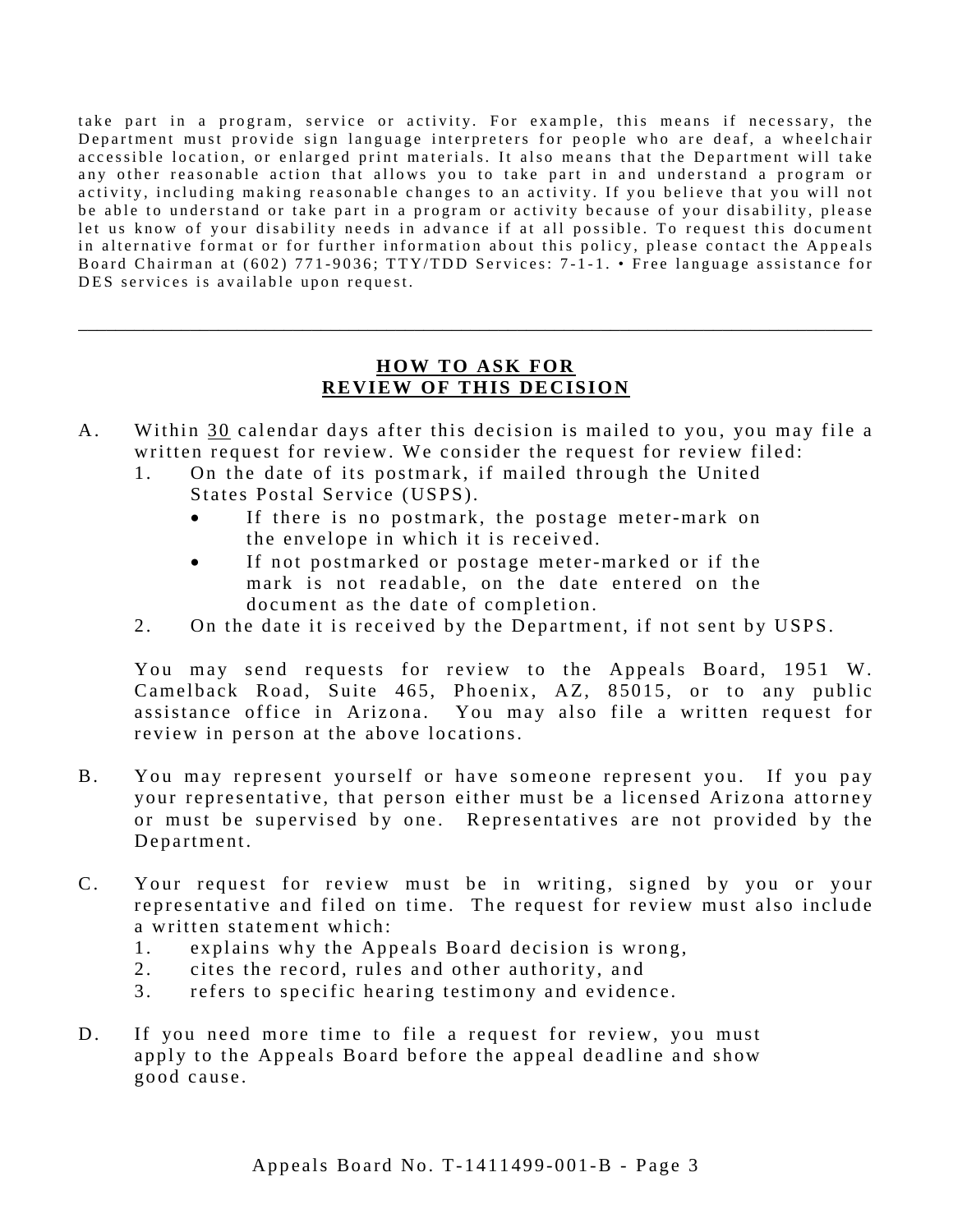## **Call the Appeals Board at (602) 771-9036 with any questions**

\_\_\_\_\_\_\_\_\_\_\_\_\_\_\_\_\_\_\_\_\_\_\_\_\_\_\_\_\_\_\_\_\_\_\_\_\_\_\_\_\_\_\_\_\_\_\_\_\_\_\_\_\_\_\_\_\_\_\_\_\_\_\_\_\_\_\_\_\_\_\_\_\_\_\_\_\_\_\_\_\_\_\_

A copy of this Decision was mailed on to:

(x) Er: \*\*\*\* Acct. No: \*\*\*\* -000

- $(x)$  Er Rep: \*\*\*\*
- (x) ELI D GOLOB ASSISTANT ATTORNEY GENERAL CFP/CLA 1275 W WASHINGTON – SITE CODE 040A PHOENIX, AZ 85007 -2926
- (x) CHIEF OF TAX EMPLOYMENT ADMINISTRATION P O BOX 6028 - SITE CODE 911B PHOENIX, AZ 85005 -6028

By: \_\_\_\_\_\_\_\_\_\_\_\_\_\_\_\_\_\_\_\_\_\_\_\_\_\_\_\_\_\_\_

For The Appeals Board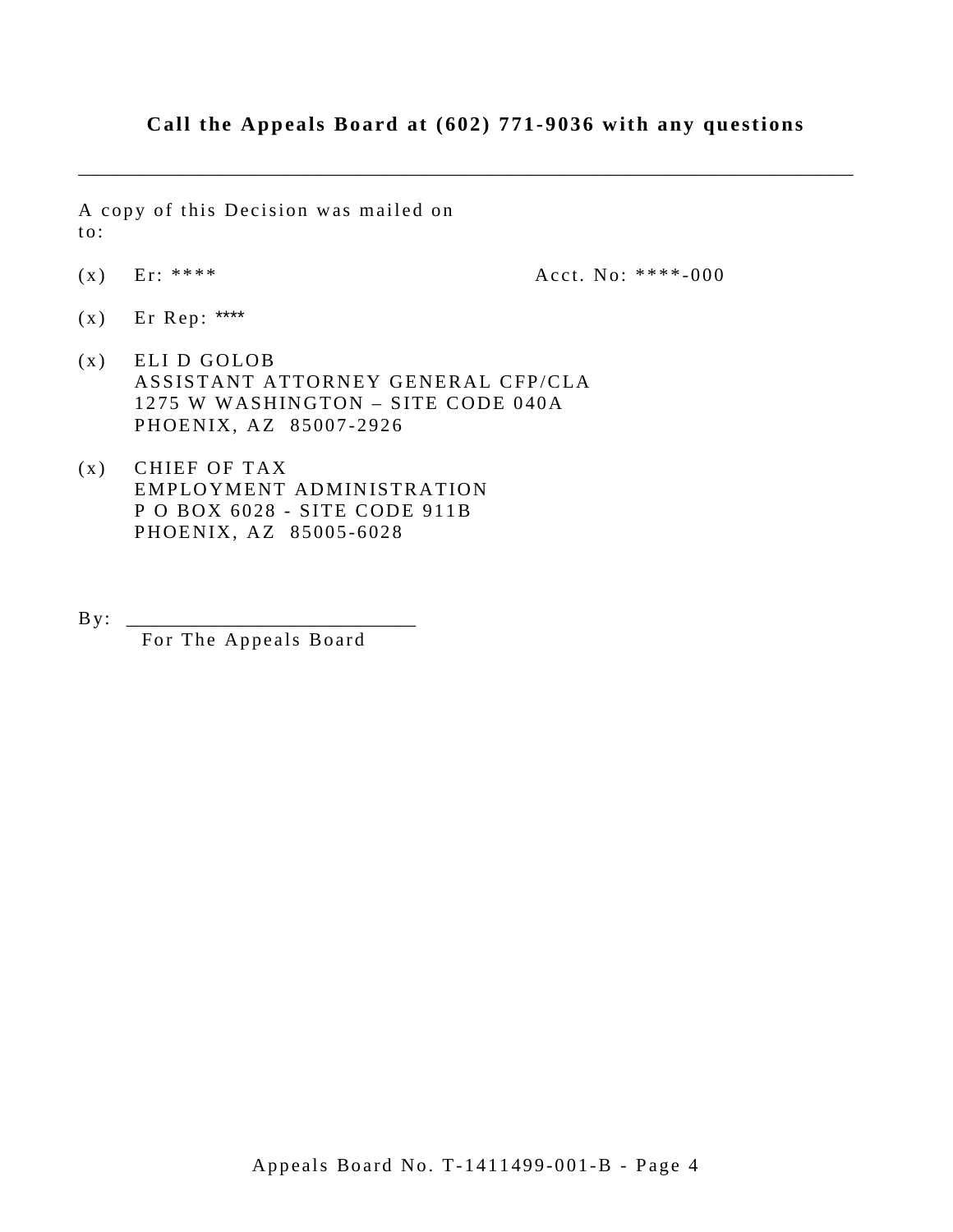**Arizona Department of Economic Security Appeals Board**<br> **Economic Security** 



Appeals Board No. T- 1399896 -001 -B \_\_\_\_\_\_\_\_\_\_\_\_\_\_\_\_\_\_\_\_\_\_\_\_\_\_\_\_\_\_\_\_\_\_\_\_\_\_\_\_\_\_\_\_\_\_\_\_\_\_\_\_\_\_\_\_\_\_\_\_\_\_\_\_\_\_\_\_\_\_\_\_\_\_\_\_\_\_\_\_\_\_\_\_\_

\*\*\* STATE OF ARIZONA E S A TAX UNIT ℅ ELI D GOLOB ASST ATTORNEY GENERAL CFP/CLA 1275 W WASHINGTON ST SC 040A PHOENIX, AZ 85007 -2976

\_\_\_\_\_\_\_\_\_\_\_\_\_\_\_\_\_\_\_\_\_\_\_\_\_\_\_\_.

Employer Department

## **IMPORTANT --- THIS IS THE APPEALS BOARD'S DECISION**

The Department of Economic Security provides language assistance free of charge. For assistance in your preferred language, please call our Office of Appeals (602) 771 -9036 .

\_\_\_\_\_\_\_\_\_\_\_\_\_\_\_\_\_\_\_\_\_\_\_\_\_\_\_\_\_\_\_\_\_\_\_\_\_\_\_\_\_\_\_\_\_\_\_\_\_\_\_\_\_\_\_\_\_\_\_\_\_\_\_\_\_\_\_\_\_\_\_\_\_\_\_\_\_\_\_\_\_\_\_\_\_

## **IMPORTANTE --- ESTA ES LA DECISIÓN DEL APPEALS BOARD**

The Department of Economic Security suministra ayuda de los idiomas gratis. Para recibir ayuda en su idioma preferido, por favor comunicarse con la oficina de apelaciones (602) 771 - 9036 .

## **RIGHT TO FURTHER REVIEW BY THE APPEALS BOARD**

Under A.R.S. § 23-672 $(F)$ , the last date to file a request for review is

## DECISION

## **REVERSED, IN PART, SET ASIDE AND REMANDED, IN PART**

THE **EMPLOYER** petitioned for hearing from the Department's Reconsidered Determination issued on January 25, 2013, which affirmed the Determination of Liability for Employment or Wages issued on May 5, 2011. The Reconsidered Determination held that " the services of Field Staff were correctly determined to constitute employment and all forms of remuneration paid for such services constitute wages." The Reconsidered Determination further affirmed the Determination of Unemployment Insurance Liability issued on May 5, 2011.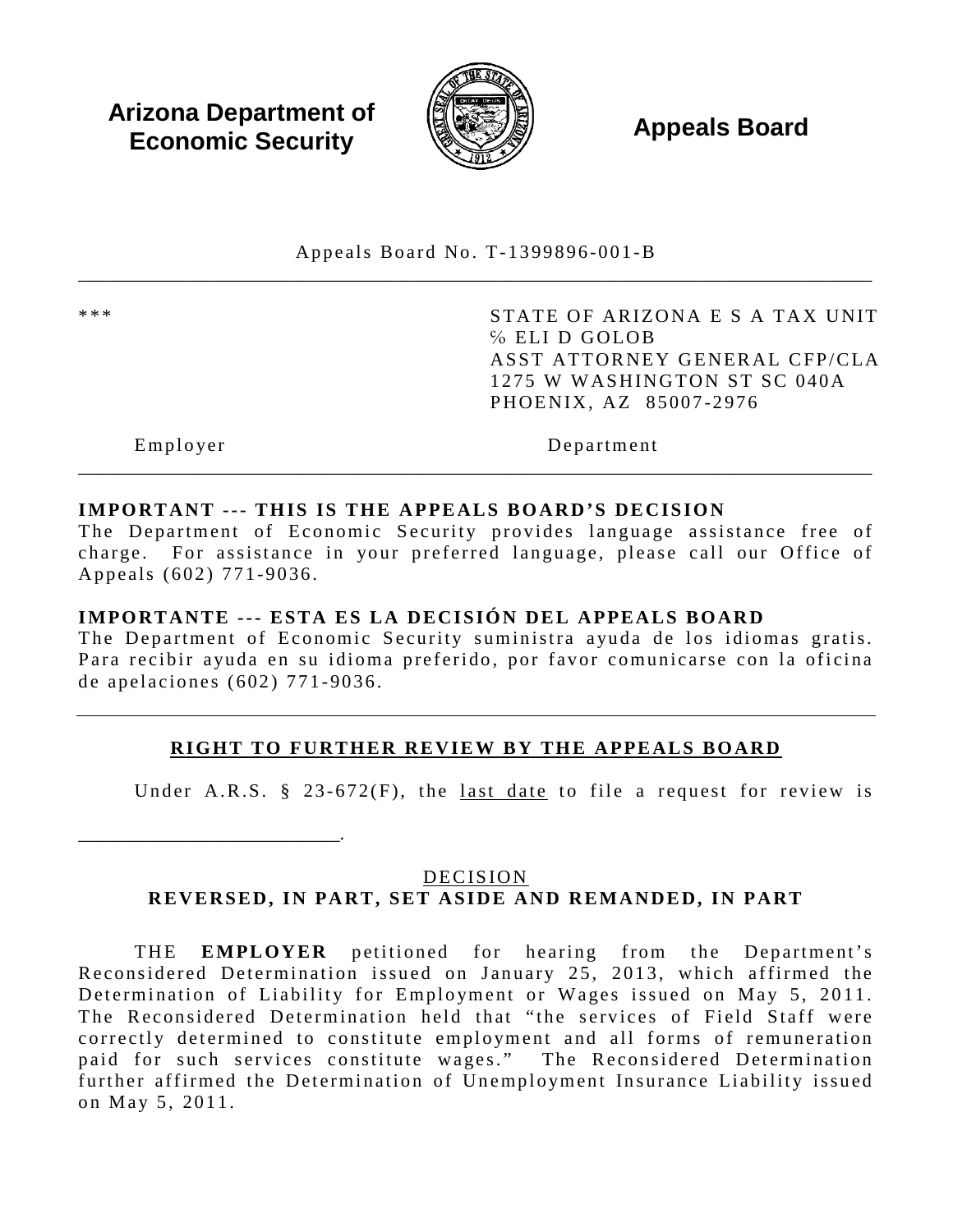The petition for hearing having been timely filed, the Appeals Board has jurisdiction in this matter pursuant to Arizona Revised Statutes § 23-724(B).

THE APPEALS BOARD scheduled a telephone hearing, which was convened on **May 16 , 2013**, before Appeals Board Administrative Law Judge Mark H. Preny. At that time, all parties were given an opportunity to present evidence on the following issues:

- 1. Whether the services performed by individuals as Field Staff constituted employment effective September 1, 2009, as defined in A.R.S. § 23-615.
- 2. Whether the services performed by individuals as Field Staff are exempt or excluded from Arizona Unemployment Insurance coverage under A.R.S. §§ 23- 613.01, 23 - 615, 23 - 617, or a decision of the federal government to not treat the individual, class of individuals, or similarly situated class of individuals as an employee or employees for Federal Unemployment Tax purposes.
- 3 . Whether all forms of remuneration paid to individuals for services as Field Staff constitutes wages as defined in A.R.S. § 23 - 622.
- 4. If the liability issues affecting the assessment have become final, whether the individuals and amounts shown on the Notice of Assessment reports for the quarters ending December 31, 2009 through March 31, 2011 are accurate.

At the hearing, one Employer witness appeared and testified. The Department was represented by counsel, and one witness testified for the Department. Board Exhibits 1 through 8 were admitted into evidence. We have carefully reviewed the record.

THE APPEALS BOARD FINDS the following facts pertinent to the issues here under consideration:

- 1. The Employer is an Arizona business that provides auto glass repair services to the public  $(Bd. Exhs. 1, 6A; Tr. pp. 17-19)$ .
- 2. On May 5, 2011, the Department issued a Determination of Liability for Employment or Wages that held the "[s]ervices performed by individuals as Field Staff constitute employment" for the quarters ending December 31, 2009 through March 31, 2011 (Bd. Exh. 3). The Department also issued Notices of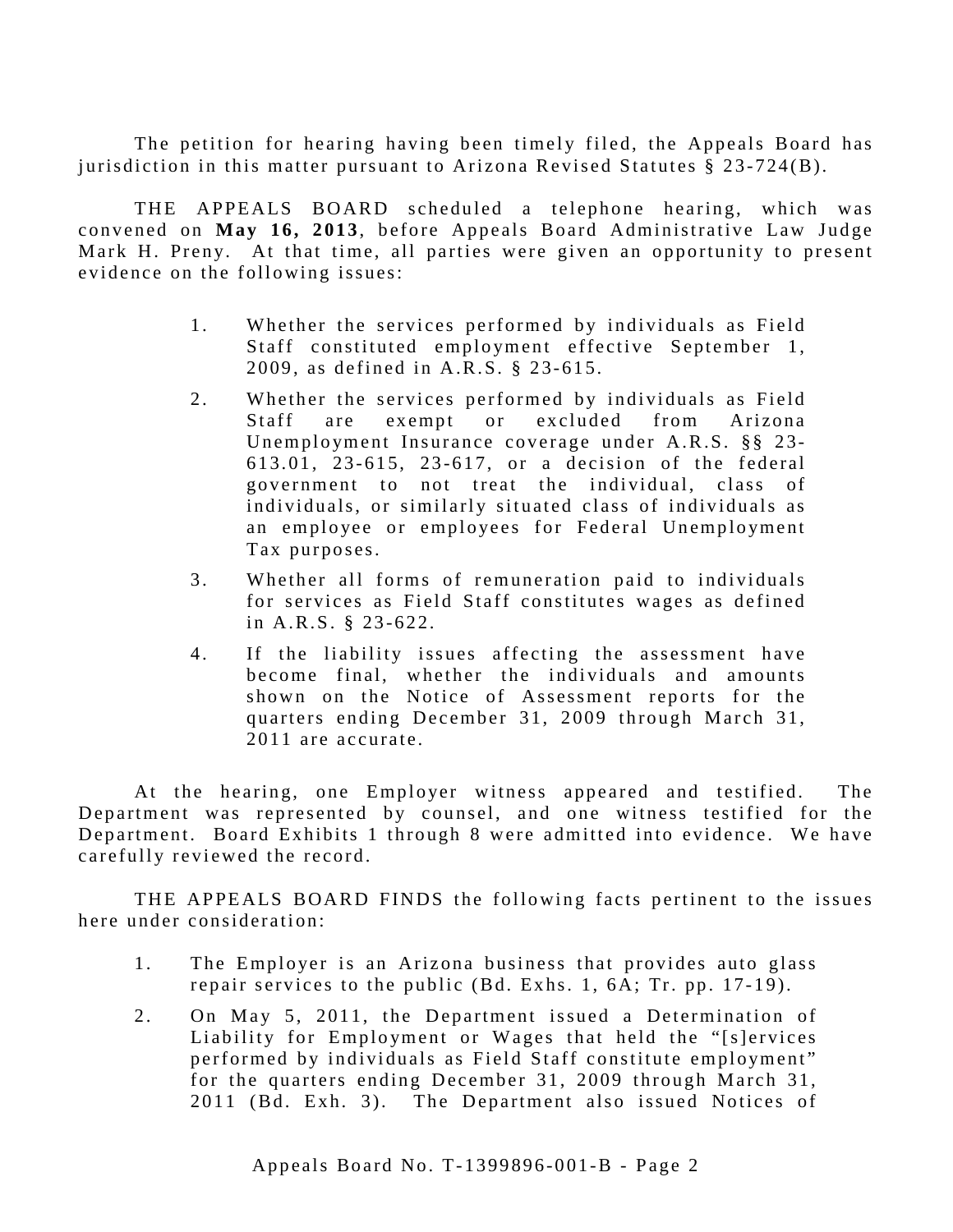Assessment and Reports of Wages Paid Each Employee that identified specific persons held to be employees and their wages for this period (Bd. Exh. 4A-F). A Determination of Unemployment Insurance Liability was also issued by the Department on May  $5, 2011$  (Bd. Exh. 2).

- 3. Generally, an automobile glass repair takes approximately thirty minutes to complete (Tr. pp. 38, 42 ).
- 4 . Field Staff members usually travel to the location of the customer with the damaged automobile window (Tr. p. 39). Field Staff first contact the customer's insurance company for approval of the planned services (Tr. pp. 20, 38). If approved, Field Staff would repair the window with liquid resin (Tr. pp. 23, 36, 42). The Employer provided no instruction on how to complete a job (Tr. pp. 23, 38).
- 5 . On Fridays, Field Staff members would submit invoices of the jobs they completed to the Employer (Tr. pp. 34, 36, 37, 52, 53). The Employer would submit all Field Staff invoices to another company, "\*\*\*\*" (Tr. pp. 25, 26, 29, 34). \*\*\*\* would bill the insurance companies and then pay the Employer for the invoices submitted (Tr. pp. 25, 26, 29). In turn, the Employer would pay individual Field Staff members based upon the invoices they submitted (Tr. p. 61). The amount of compensation for Field Staff would be determined by negotiation between the individual Field Staff member and the Employer (Tr. pp. 21, 26, 44, 61, 62 ).
- 6 . The Employer does not maintain a worksite and Field Staff members generally did not make any significant investment in facilities of their own (Tr. pp. 54, 67, 68). The Employer's owner, "\*\*", uses his mother's home address as the Employer's business address (Tr. p. 54 ).
- 7. In addition to being the owner, \*\* also performs auto glass repair like the Field Staff (Tr. pp. 20, 24, 35). Jobs that are not completed personally by \*\* are offered to Field Staff members (Tr. pp. 24, 35). Jobs accepted by Field Staff could freely be delegated by them to others without notice to the Employer (Tr. pp. 40, 41). Field Staff members would incur no liability for failure to complete a job (Tr. p. 64).
- 8. Though the Employer could cease referring jobs to a Field Staff member at any time, Field Staff generate approximately ninety percent of their jobs on their own (Tr. pp. 36, 64, 65). Field Staff could end their working relationship with the Employer at any time by simply submitting their invoices to another company (Tr. pp. 28, 66). Field Staff obtained most of their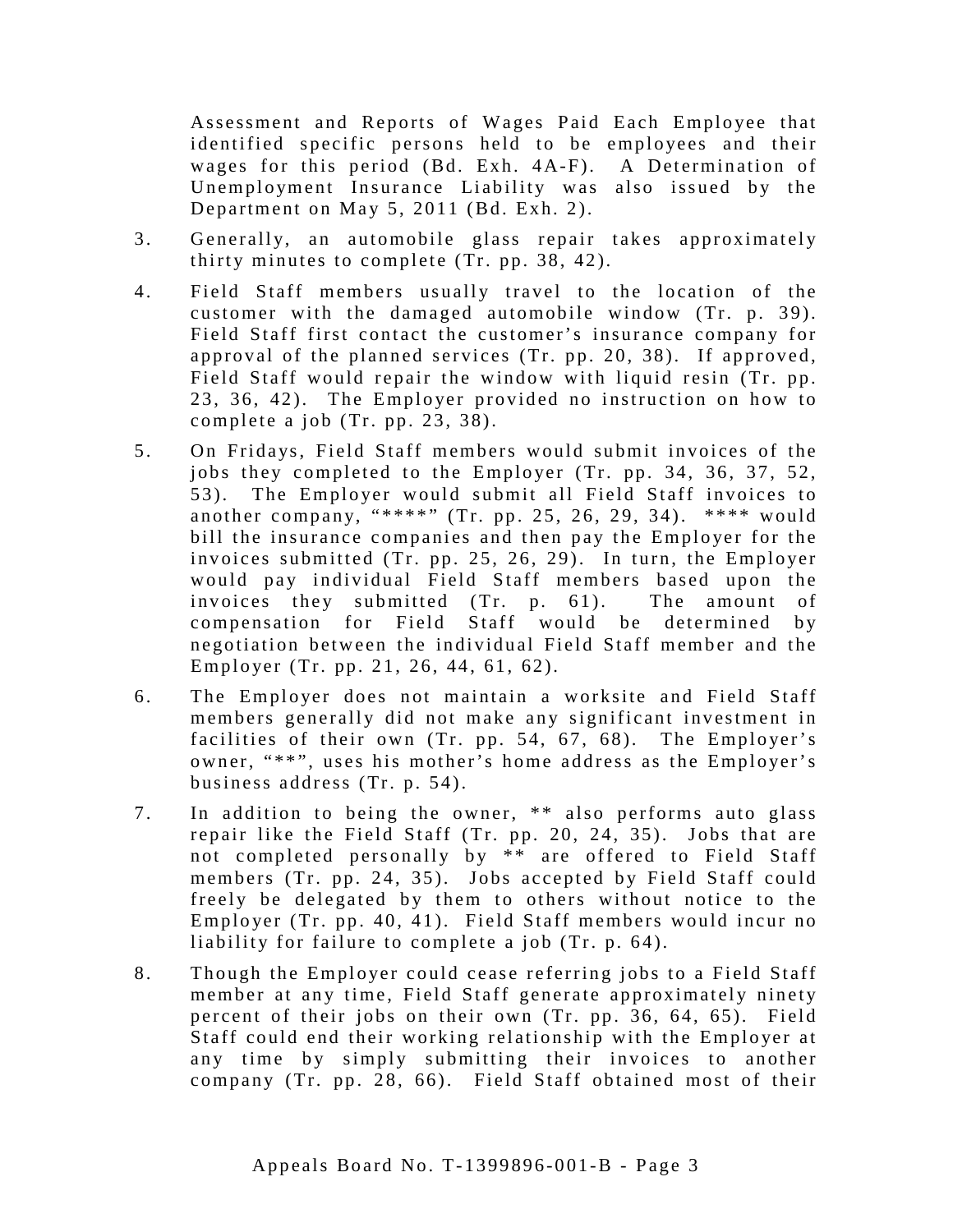jobs through word of mouth, but some Field Staff members used signs to advertise their services (Tr. p. 61).

- 9. Field Staff members could freely use assistants (Tr. p. 31). Field Staff members could also submit invoices to the Employer for work performed by others  $(Tr. pp. 26, 31-33)$ .
- 10. The Employer did not set hours for Field Staff members, and they could freely schedule their own hours (Tr. pp. 49, 50, 69 ). Field Staff could work as much or as little as they desired (Tr. pp. 50, 69).
- 11. Field Staff members provided their own tools and materials, as is standard for the trade, and Field Staff did not require training from the Employer (Tr. pp. 30, 36, 52, 54, 56, 57, 60). Though Field Staff did not incur business expenses, they were responsible for their own travel expenses (Tr. p. 58).

The Employer contends that the Field Staff were independent contractors and not employees. The employment status of the Field Staff and whether their pay constituted wages are in dispute in this case.

Arizona Revised Statutes § 23 -615 defines "employment" as follows:

"Employment" means any service of whatever nature performed by an employee for the person employing him, including service in interstate commerce, and includes:

- 1 . An individual's entire service performed within or both within and without this state if:
	- (a) The service is localized in this state. …

\* \* \*

Arizona Revised Statutes § 23-613.01 provides in pertinent part:

- A. "Employee" means any individual who performs services for an employing unit and who is subject to the direction, rule or control of the employing unit as to both the method of performing or executing the services and the result to be effected or accomplished, except employee does not include:
	- 1. An individual who performs services as an independent contractor, business person, agent or consultant, or in a capacity characteristic of an independent profession, trade, skill or occupation.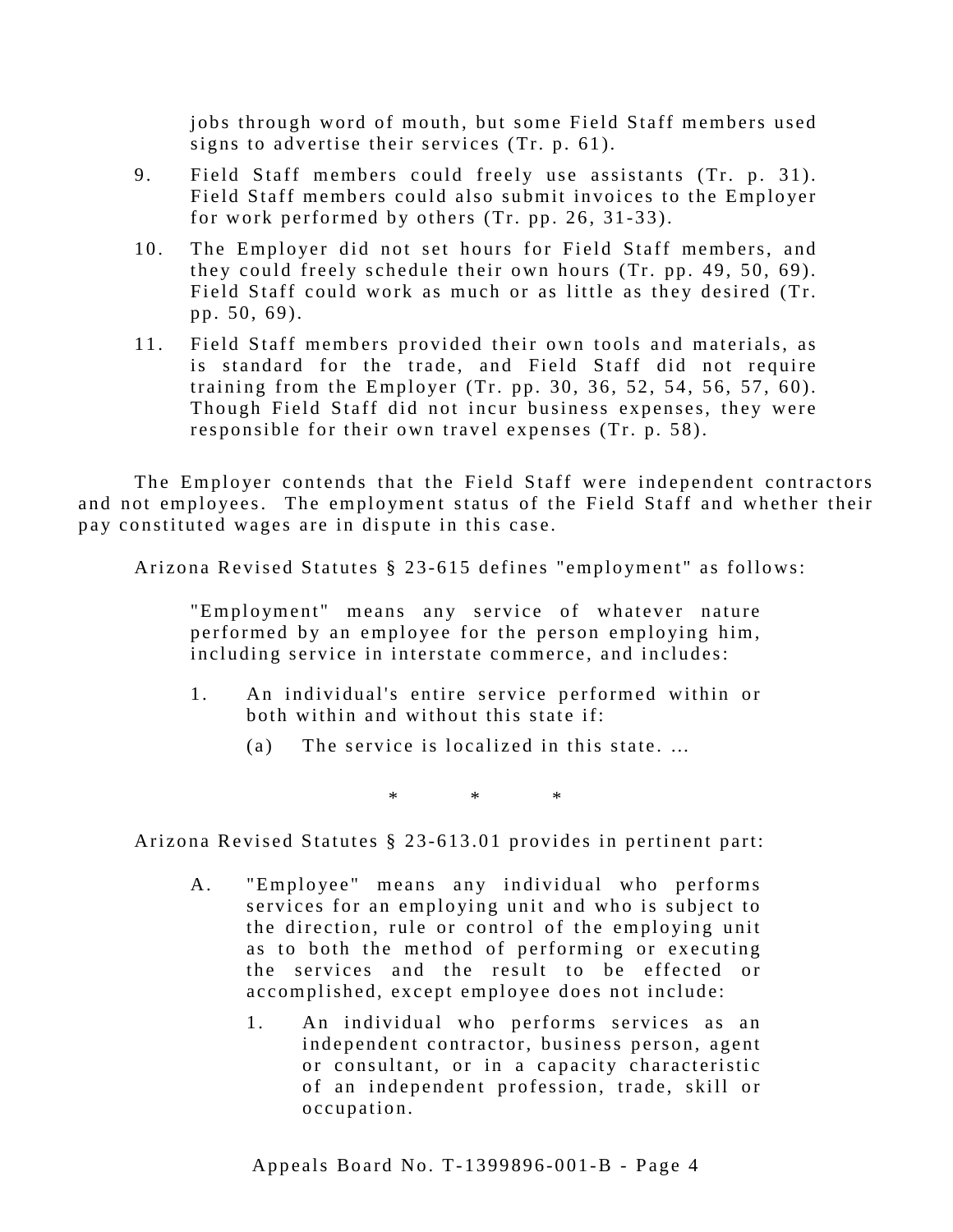- 2. An individual subject to the direction, rule or control or subject to the right of direction, rule or control of an employing unit solely because of a provision of law regulating the organization, trade or business of the employing unit.
- 3. An individual or class of individuals that the federal government has decided not to and does not treat as an employee or employees for federal unemployment tax purposes.
- 4 . An individual if the employing unit demonstrates the individual performs services in the same manner as a similarly situated class of individuals that the federal government has decided not to and does not treat as an employee or employees for federal unemployment tax purposes.

Arizona Revised Statutes § 23 -622(A) provides as follows:

A. "Wages" means all remuneration for services from whatever source, including commissions, bonuses and fringe benefits and the cash value of all remuneration in any medium other than cash. The reasonable cash value of remuneration in any medium other than cash shall be estimated and determined in accordance with rules prescribed by the department.

Arizona Administrative Code, Section R6-3-1723, provides in pertinent part:

- A. "Employee" means any individual who performs services for an employing unit, and who is subject to the direction, rule or control of the employing unit as to both the method of performing or executing the services and the result to be effected or accomplished. Whether an individual is an employee under this definition shall be determined by the preponderance of the evidence.
	- 1. "Control" as used in A.R.S. § 23-613.01, includes the right to control as well as control in fact.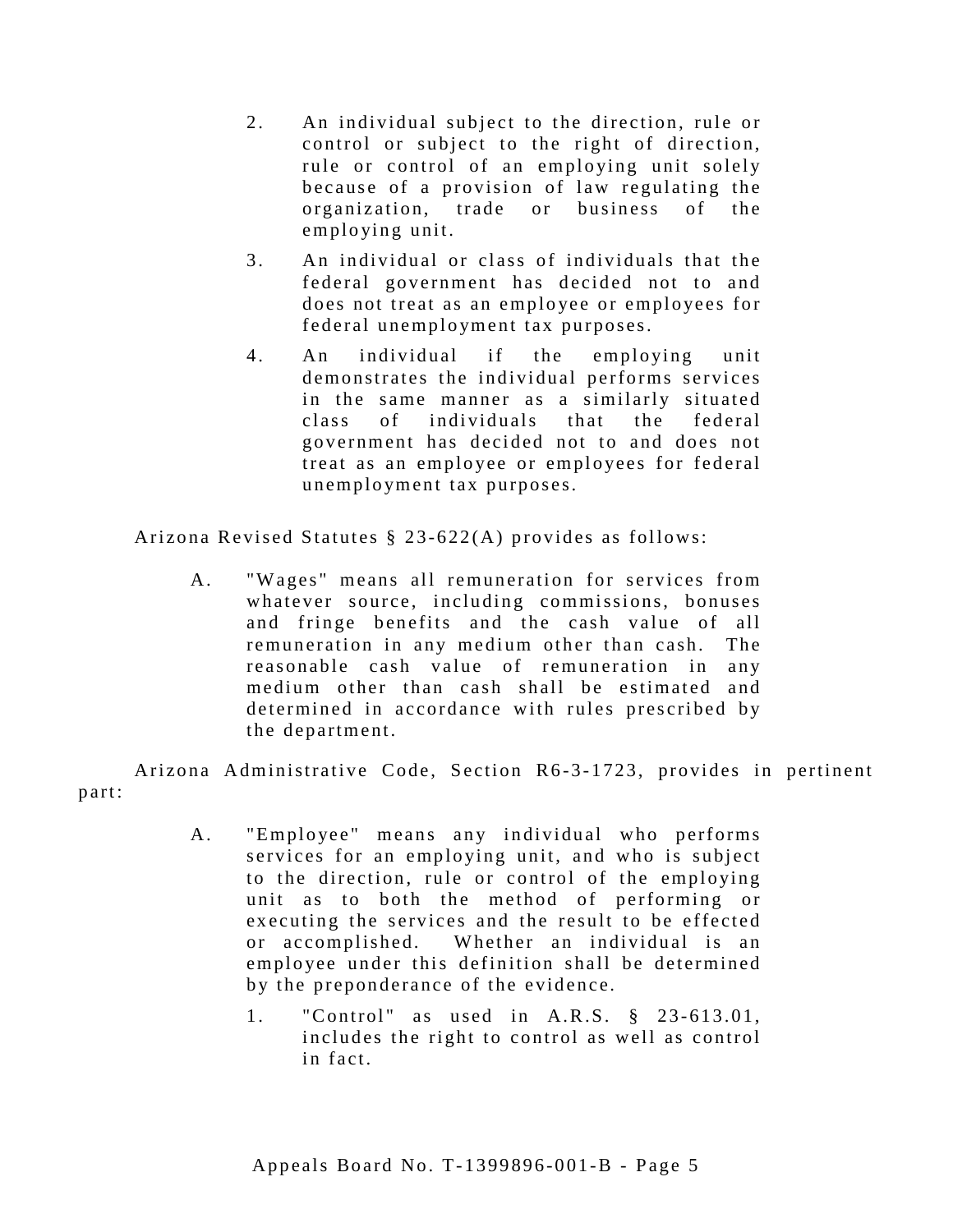- 2. "Method" is defined as the way, procedure or process for doing something; the means used in attaining a result as distinguished from the result itself.
- B. "Employee" as defined in subsection (A) does not include:
	- 1. An individual who performs services for an employing unit in a capacity as an independent contractor, independent business person, independent agent, or independent consultant, or in a capacity characteristic of an independent profession, trade, skill or occupation. The existence of independence shall be determined by the preponderance of the evidence.
	- 2. An individual subject to the direction, rule, control or subject to the right of direction, rule or control of an employing unit "... solely because of a provision of law regulating the organization, trade or business of the employing unit". This paragraph is applicable in all cases in which the individual performing services is subject to the control of the employing unit only to the extent specifically required by a provision of law governing the organization, trade or business of the employing unit.
		- a. "Solely" means, but is not limited to: Only, alone, exclusively, without other.
		- b. "Provision of law" includes, but is not limited to: statutes, regulations, licensing regulations, and federal and state mandates.
		- c. The designation of an individual as an employee, servant or agent of the employing unit for purposes of the provision of law is not determinative of the status of the individual for unemployment insurance purposes. The applicability of paragraph (2) of this subsection shall be determined in the same manner as if no such designated reference had been made.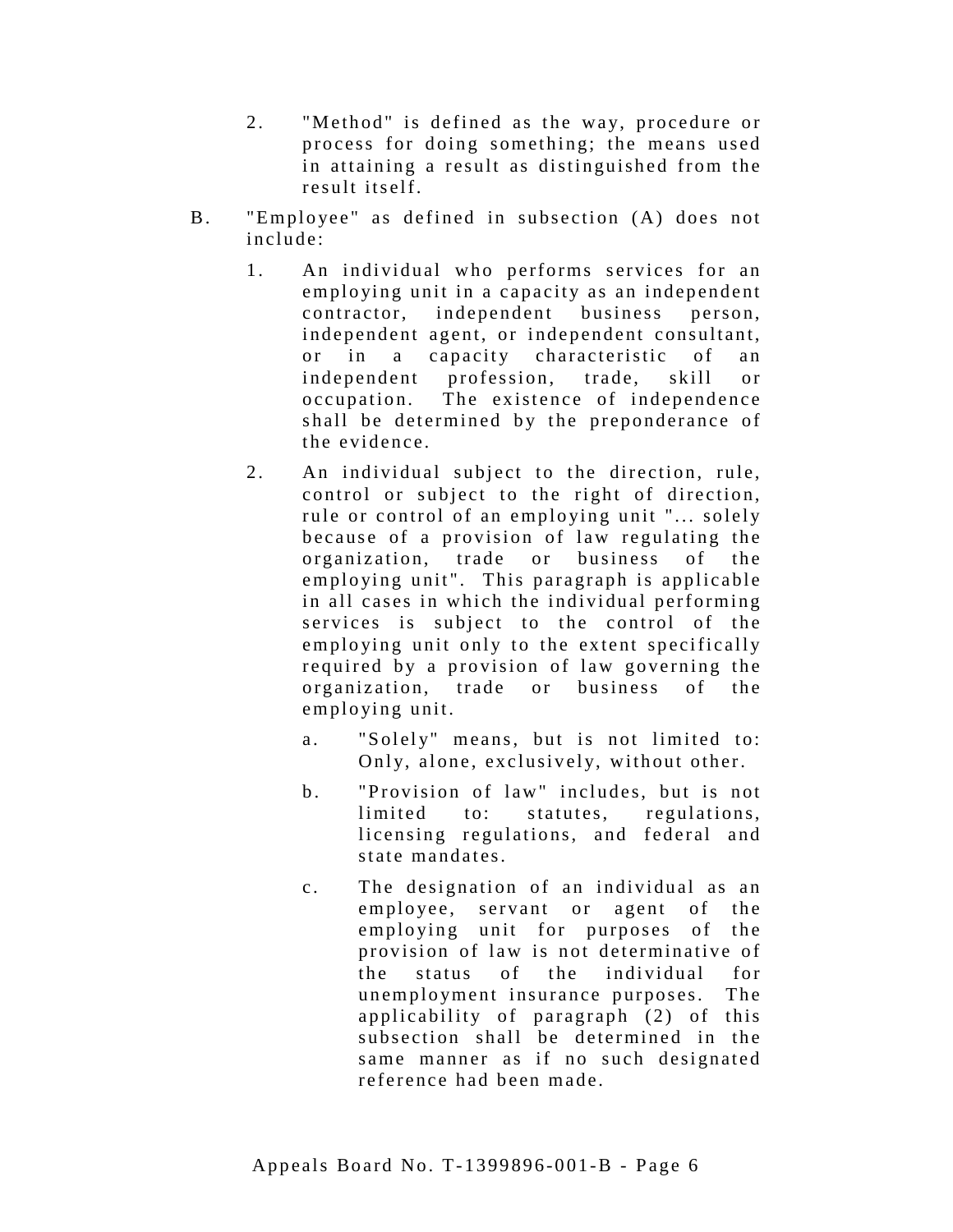\* \* \*

The evidence of record establishes that the Employer did not enter into written contracts with the Field Staff (Tr. pp. 20, 21). The Employer did, however, make verbal agreements with Field Staff wherein Field Staff were told they were not employees (Tr. pp. 20, 23, 71). However, neither a written contract nor a verbal agreement proves conclusive as to the nature of a work relationship, and we must look at the actual practice of the parties. *See* Arizona Department of Economic Security v. Employment Security Commission, 66 Ariz. 1, 182 P.2d 83 (1947). Therefore, we must analyze the circumstances of the Field Staff.

The primary issue presented is whether the services of the Field Staff were excluded from the definition of "employee" by qualifying as an "independent contractor" pursuant to Arizona Administrative Code, Section R6-3-1723(B)(1). Our analysis requires application of the statutes and code provision cited above. As directed by Arizona Administrative Code, Section R6-3-1723(D)(1), our review is of the substance, not merely the form, of the relationship between the Employer and the Field Staff. We further consider the issues of control and independence in light of the specific factors set forth in Arizona Administrative Code, Section  $R6-3-1723(D)$  and  $(E)$ .

Under Arizona Administrative Code, Section R6-3-1723(A)(1), control includes the right to control as well as control in fact. Arizona Administrative Code, Section  $R6-3-1723(D)(2)$ , identifies common indicia of control over the method of performing or executing services that may create an employment relationship, i.e., (a) who has authority over the individual's assistants, if any; (b) requirement for compliance with instructions; (c) requirement to make reports; (d) where the work is performed; (e) requirement to personally perform the services; (f) establishment of work sequence; (g) the right to discharge; (h) the establishment of set hours of work; (i) training of an individual; (j) whether the individual devotes full time to the activity of an employing unit; (k) whether the employing unit provides tools and materials to the individual; and (l) whether the employing unit reimburses the individual's travel or business expenses.

Additional factors to be considered in determining whether an individual may be an independent contractor, enumerated in Arizona Administrative Code, Section  $R6 - 3 - 1723(E)$ , are: (1) whether the individual is available to the public on a continuing basis; (2) the basis of the compensation for the services rendered; (3) whether the individual is in a position to realize a profit or loss; (4) whether the individual is under an obligation to complete a specific job or may end his relationship at any time without incurring liability; (5) whether the individual has a significant investment in the facilities used by him; and (6) whether the individual has simultaneous contracts with other persons or firms.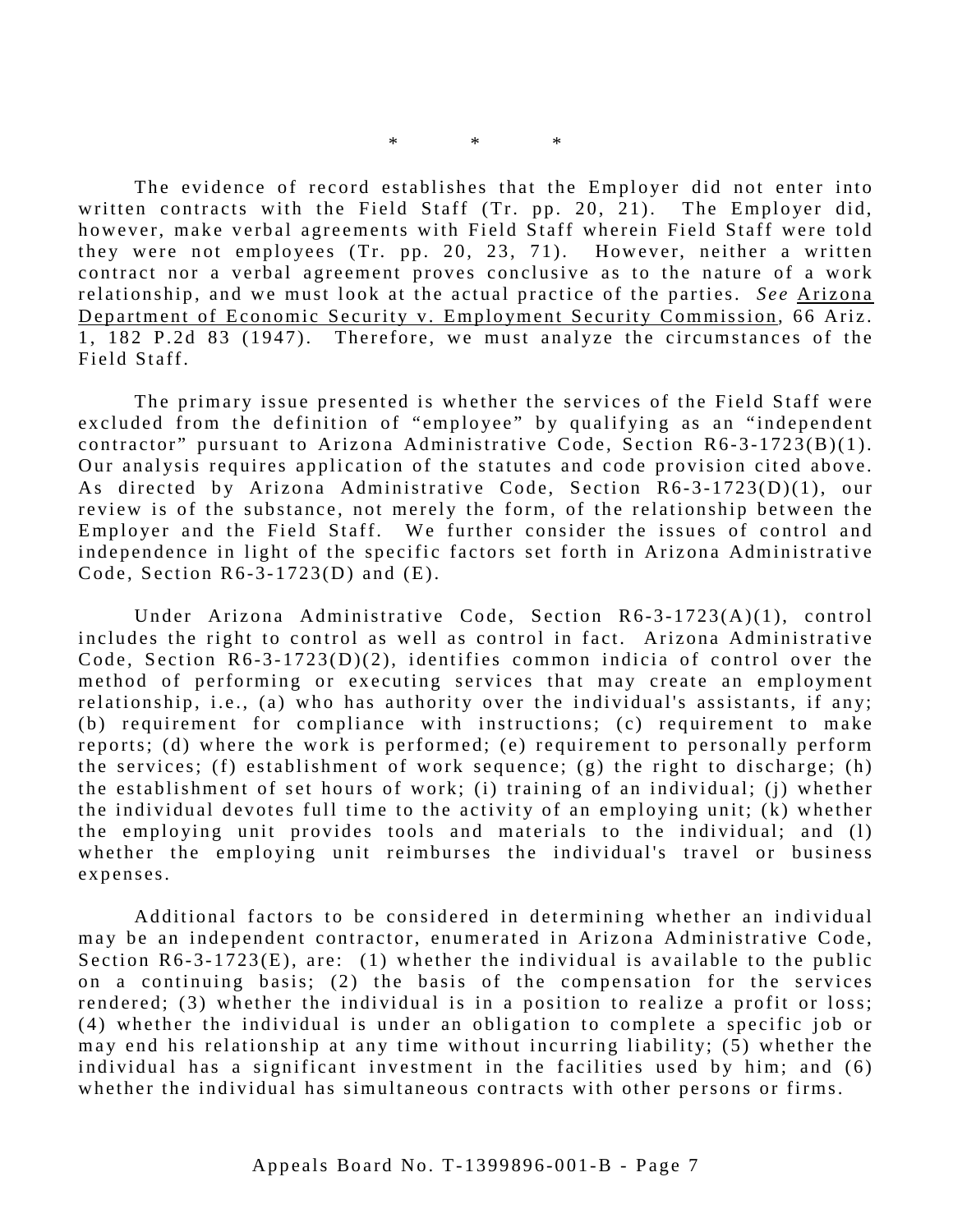a. Authority over Individual's Assistants Hiring, supervising and payment of the individual's assistants by the employing unit generally shows control over the individuals on the job.

Field Staff could freely use their own assistants (Tr. p. 31). This factor shows an absence of control, and indicates an independent relationship.

b. Compliance with Instructions

Control is present when the individual is required to comply with instructions about when, where or how he is to work. Some employees may work without receiving instructions because they are highly proficient in their line of work and can be trusted to work to the best of their abilities; however, the control factor is present if the Employer has the right to instruct or direct.

The Employer offered jobs to Field Staff, but approximately ninety percent of the work of Field Staff was generated by the Field Staff themselves, thereby directing their own times and locations of work  $(Tr. pp. 35-37)$ . No instruction was given on how to achieve the results of a job (Tr. p. 23, 38). This factor shows an absence of control, and indicates an independent relationship.

c. Oral or Written Reports

If regular oral or written reports bearing upon the method in which the services are performed must be submitted to the employing unit, it indicates control in that the worker is required to account for his actions. Completion of forms customarily used in the particular type of business activity, regardless of the relationship between the individual and the employing unit, may not constitute written reports for purposes of this factor; e.g., receipts to customers, invoices, etc .

No reports were submitted by Field Staff to the Employer other than weekly invoices (Tr. pp. 37, 38). This factor shows an absence of control, and indicates an independent relationship.

d. Place of Work

The fact that work is performed off the Employer's premises does indicate some freedom from control; however, it does not by itself mean that the worker is not an employee. In some occupations, the services are necessarily performed away from the premises of the employing unit.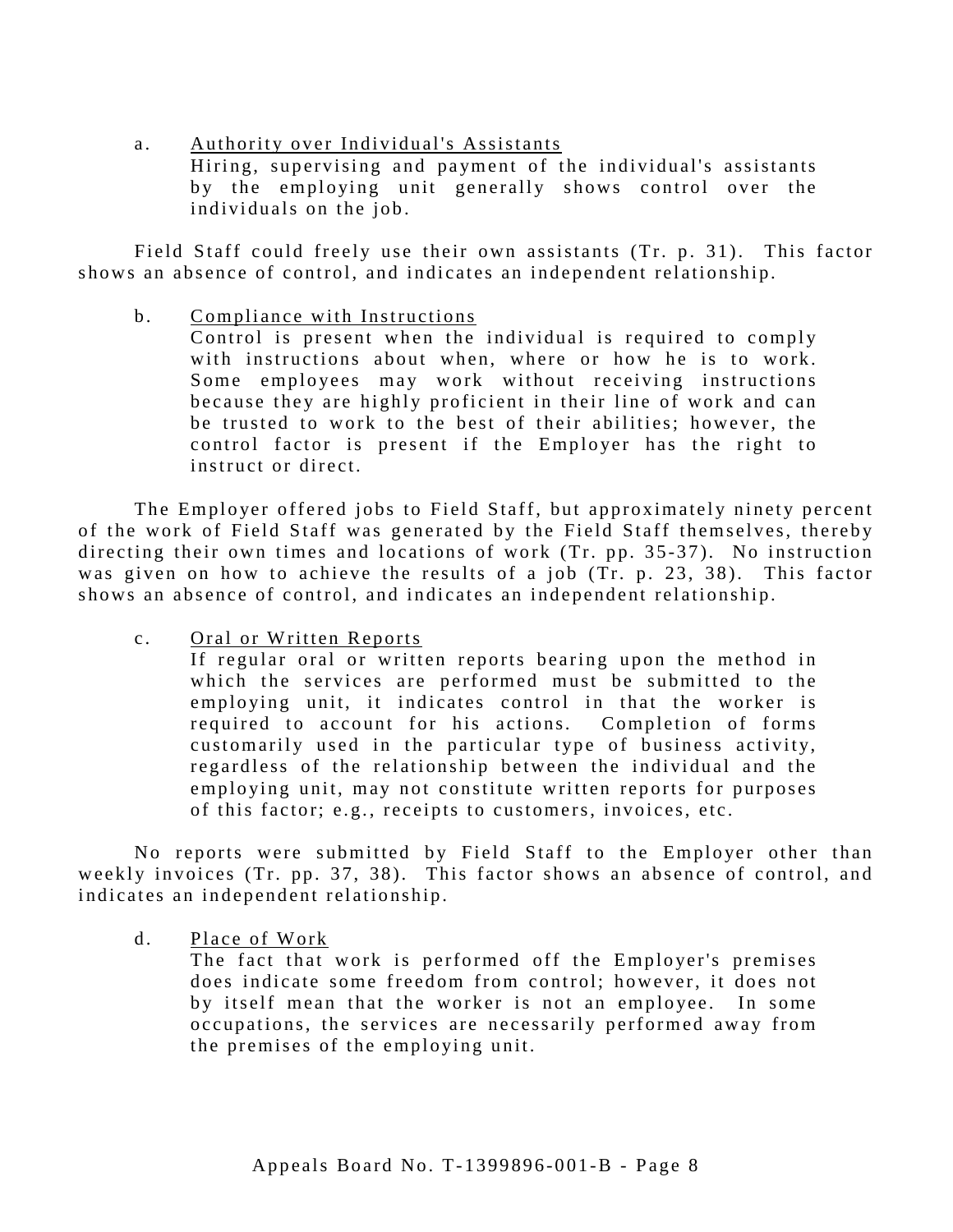The Employer maintained no premises at which to conduct work (Tr. p. 54). The Field Staff generally worked at the location of customers (Tr. p. 39). The Employer exerted no control over where Field Staff worked. This factor shows an absence of control, and indicates an independent relationship.

e. Personal Performance

If the service must be rendered personally, this would tend to indicate that the employing unit is interested in the method of performance as well as the result and evidences concern as to who performs the job. Lack of control may be indicated when an individual has the right to hire a substitute without the employing unit's knowledge or consent.

Field Staff could freely delegate jobs from the Employer to others without notice to the Employer (Tr. pp. 40, 41). Field Staff also submitted invoices to the Employer for work done by others  $(Tr, p, 26, 31-33)$ . There was no requirement of personal performance (Tr. p. 33). This factor shows an absence of control, and indicates an independent relationship.

f. Establishment of Work Sequence

If a person must perform services in the order of sequence set for him by the employing unit, it indicates the worker is subject to control as he is not free to follow his own pattern of work, but must follow the routines and schedules of the employing unit. Often, because of the nature of an occupation, the employing unit does not set the order of the services, or sets them infrequently. It is sufficient to show control, however, if the employing unit retains the right to do so .

Jobs were completed generally within half an hour with a work sequence of first acquiring approval from a customer's insurance company and then performing the windshield repair (Tr. pp. 20, 38, 40, 42). This sequence was necessary to receive payment from the customer's insurance company (Tr. pp. 43, 44). The record does not suggest that the Employer had any authority regarding work sequence. This factor shows an absence of control, and indicates an independent relationship.

g. Right to Discharge

The right to discharge, as distinguished from the right to terminate a contract, is a very important factor indicating that the person possessing the right has control. The employing unit exercises control through the ever present threat of dismissal, which causes the worker to obey any instructions which may be given.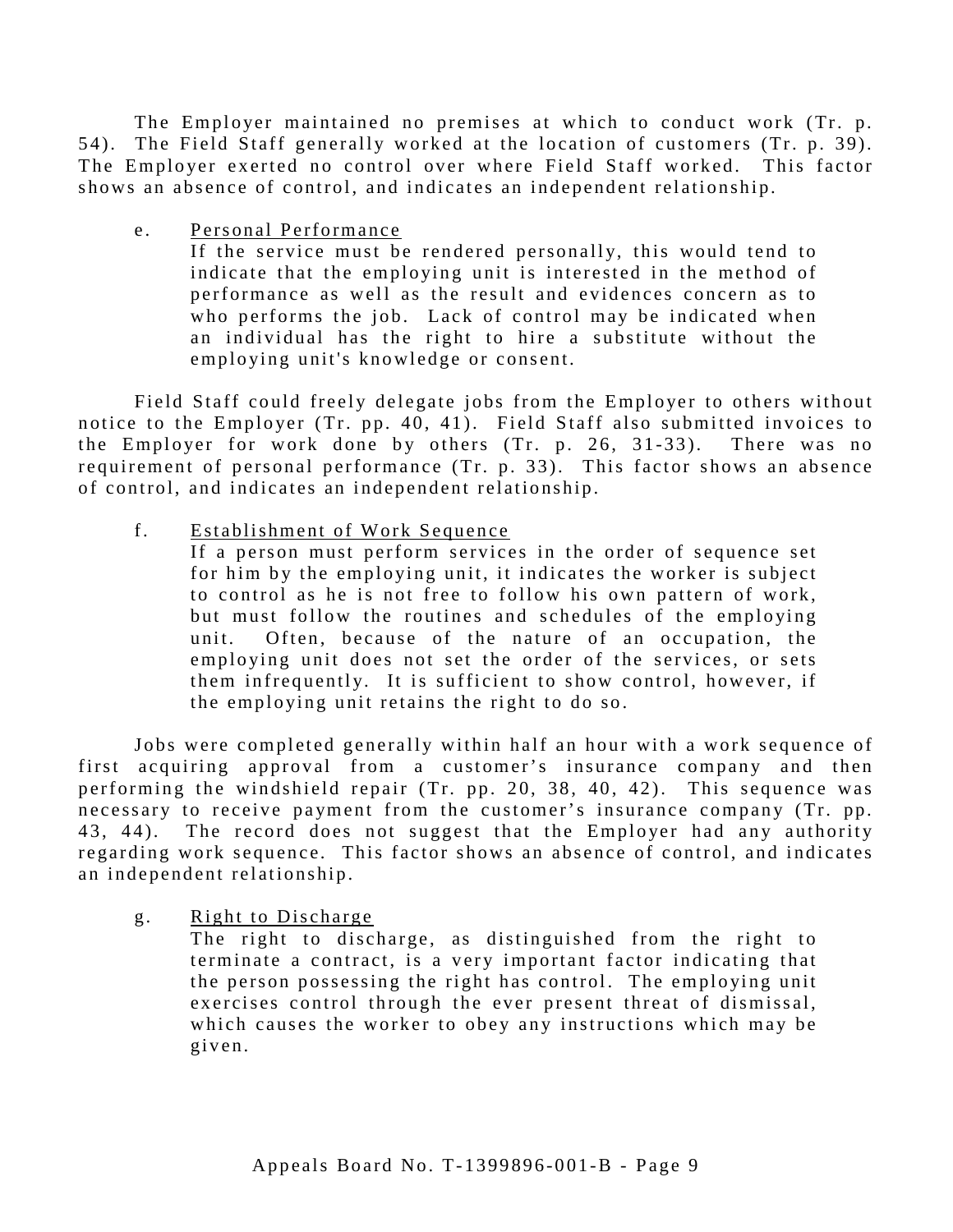The Employer could cease offering jobs to Field Staff for any reason (Tr. pp. 64, 65). However, since Field Staff generated most of their own sales to customers, Field Staff could continue to submit invoices to the Employer without such referrals (Tr. pp. 36, 48, 49). As such, the Employer had no legitimate threat to dismiss Field Staff. This factor shows an absence of control, and indicates an independent relationship.

h. Set Hours of Work

The establishment of set hours of work by the employing unit is indicative of control. This condition bars the worker from being master of his own time, which is a right of the independent worker.

Field Staff scheduled their own hours (Tr. pp. 49, 50, 69). The Employer did not require set hours (Tr. p. 50). This factor shows an absence of control, and indicates an independent relationship.

i. Training

Training of an individual by an experienced employee working with him, by required attendance at meetings, and by other methods, indicates control because it reflects that the Employer wants the services performed in a particular manner.

The Employer did not provide any training to the Field Staff (Tr. p. 52). This factor shows an absence of control, and indicates an independent relationship.

j. Amount of Time

If the worker must devote his full time to the activity of the employing unit, the employing unit has control over the amount of time the worker spends working and, impliedly, restricts him from doing other gainful work. An independent worker, on the other hand, is free to work when and for whom he chooses.

Field Staff were free to work as much or as little for the Employer as they wished (Tr. pp. 50, 69). Field Staff who did not work would simply not submit an invoice. This factor shows an absence of control, and indicates an independent relationship.

k. Tools and Materials

The furnishing of tools, materials, etc. by the employing unit is indicative of control over the worker. When the worker furnishes the tools, materials, etc., it indicates a lack of control, but lack of control is not indicated if the individual provides tools or supplies customarily furnished by workers in the trade.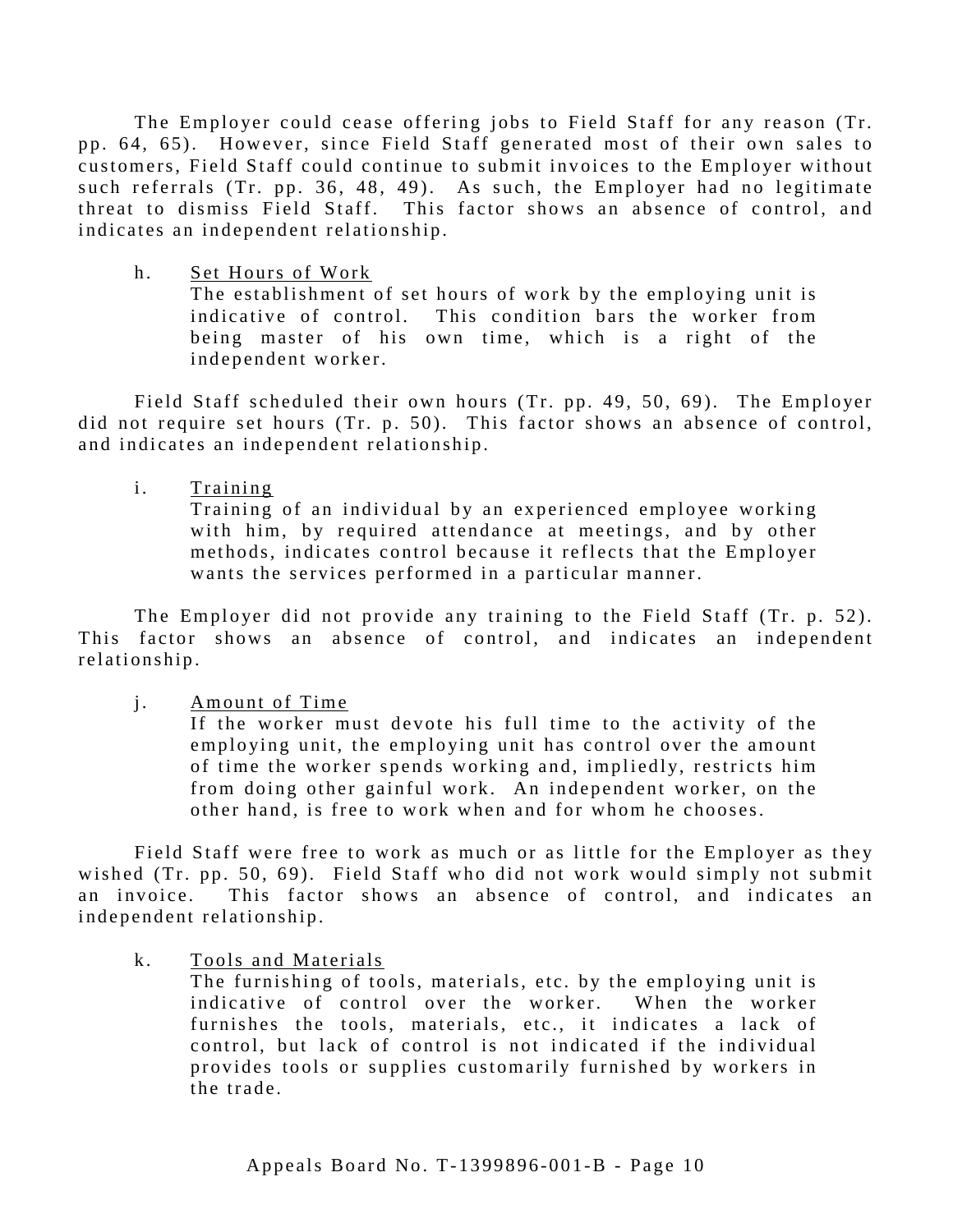Field Staff provided their own tools and materials (Tr. pp. 30, 36, 52, 54, 56, 57, 60). The Employer testified that some employers in this trade would provide tool kits to windshield repair persons, though frequently at a cost (Tr. pp. 55, 56). Supplying one's own tools and material would be standard for the trade (Tr. p. 56). This factor suggests neither control nor a lack of control, and is therefore considered neutral.

1. Expense Reimbursement

Payment by the employing unit of the worker's approved business and/or traveling expenses is a factor indicating control over the worker. Conversely, a lack of control is indicated when the worker is paid on a job basis and has to take care of all incidental expenses.

The record establishes that Field Staff incurred no business expenses, but they were responsible for their own travelling expenses (Tr. p. 58). This factor shows an absence of control, and indicates an independent relationship.

The additional factors enumerated in Arizona Administrative Code, Section  $R6-3-1723(E)$ , are equally appropriate for consideration in determining the relationship of the parties.

1. Availability to the Public The fact that an individual makes his services available to the general public on a continuing basis is usually indicative of independent status.

Some Field Staff used signs to advertise for their services (Tr. p. 61). Most jobs worked by the Field Staff were obtained by word of mouth (Tr. p. 61. This factor shows an absence of control, and indicates an independent relationship.

2. Compensation on Job Basis An employee is usually, but not always, paid by the hour, week or month; whereas, payment on a job basis is customary where the worker is independent.

Field Staff were paid only for the jobs completed, as identified on the invoices they submitted to the Employer (Tr. p. 61). The individual Field Staff members negotiated the amount of their compensation with the Employer (Tr. pp. 21, 26, 44, 61, 62). This factor shows an absence of control, and indicates an independent relationship.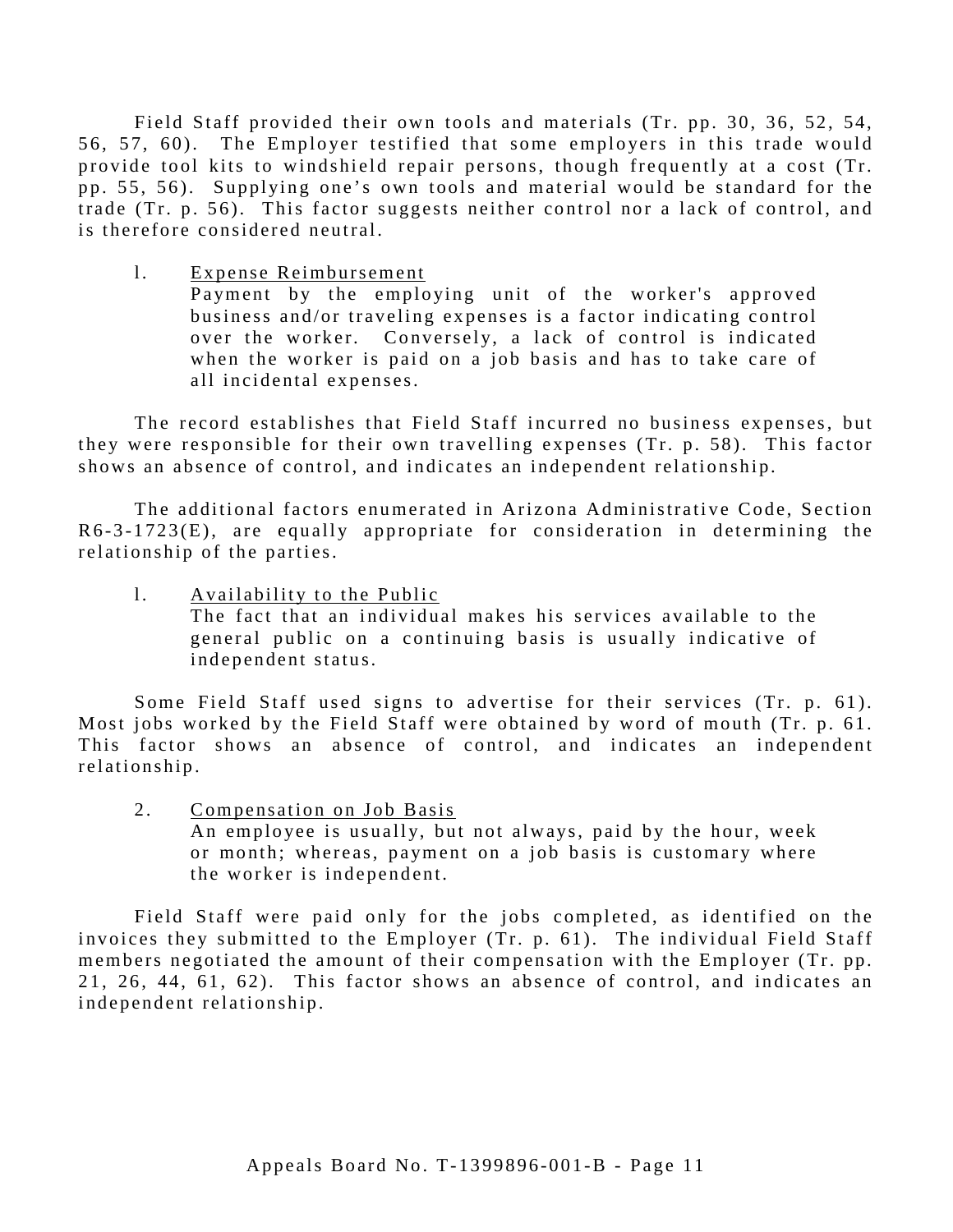3 . Realization of Profit or Loss

An individual who is in a position to realize a profit or suffer a loss as a result of his services is generally independent, while the individual who is an employee is not in such a position.

Field Staff generally incurred minimal expenses and had no continuing and recurring significant liabilities (Tr. pp. 62, 63). This factor indicates an employment relationship.

4. Obligation

An employee usually has the right to end his relationship with his employer at any time without incurring liability. An independent worker usually agrees to complete a specific job.

A worker could accept an individual job offered by the Employer, not complete the job, and incur no liability (Tr. p. 64). Field Staff could also end the work relationship at any time by not submitting further invoices to the Employer (Tr. pp. 28, 66). This factor shows control, and indicates an employment relationship.

5 . Significant Investment.

A significant investment by a person in facilities used by him in performing services for another tends to show an independent status. On the other hand, the furnishing of all necessary facilities by the employing unit tends to indicate the absence of an independent status on the part of the worker. Facilities include equipment or premises necessary for the work, but not tools, instruments, clothing, etc., that are provided by employees as a common practice in their particular trade.

For the most part, no significant investment in facilities was required by either Field Staff or the Employer. One Field Staff member rented space at a car wash to perform services, and the Employer split the rental costs with this Field Staff member (Tr. pp. 67, 68). Since facilities were not commonly necessary for the work, this factor demonstrates neither control nor the absence thereof, and is considered as neutral.

6. Simultaneous Contracts

If an individual works for a number of persons or firms at the same time, it indicates an independent status because, in such cases, the worker is usually free from control by any of the firms.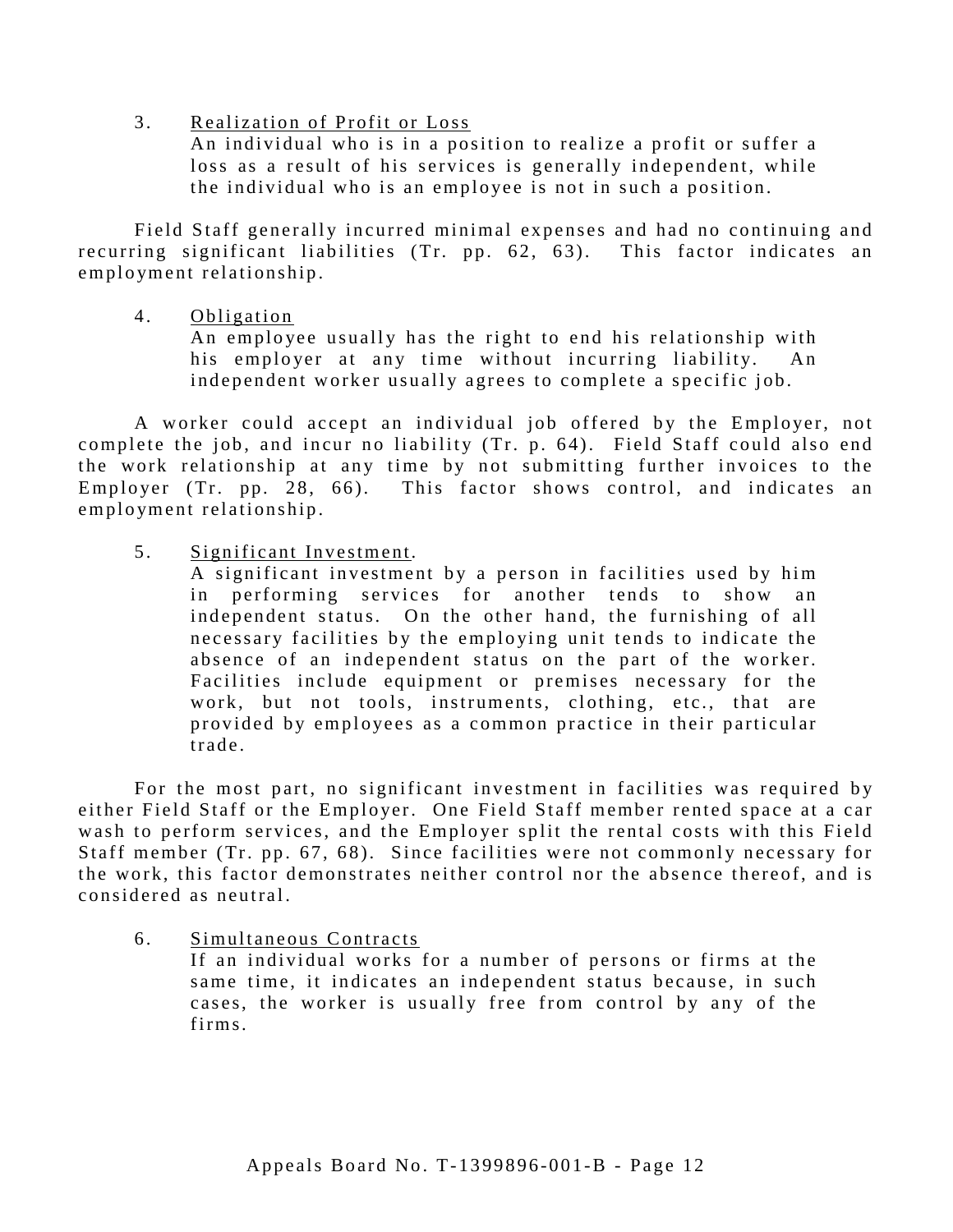Field Staff generated their own work and could freely submit their invoices to another company rather than to the Employer (Tr. p. 28). This factor shows an absence of control, and indicates an independent relationship.

The Arizona Court of Appeals, in the case of Arizona Department of Economic Security v. Little, 24 Ariz. App  $480, 539$  P.2d  $954$  (1975), made it clear that all sections of the Employment Security Law should be given its long established liberal construction in an effort to include as many types of employment relationships as possible, when the Court stated:

> The declaration of policy in the Act itself is the achievement of social security by encouraging employers to provide more stable employment and by the systematic accumulation of funds during periods of employment to provide benefits for periods of unemployment [*See* A.R.S. § 23-601].

This view was reiterated by the Arizona Court of Appeals, in the case of Warehouse Indemnity Corporation v. Arizona Department of Economic Security, 128 Ariz. 504, 627 P.2d 235 (App. 1981), where the Court stated:

> The Arizona Supreme Court has noted, however, that the Arizona Employment Security Act is remedial legislation. All sections, including the taxing section, should be given a liberal interpretation ... [Emphasis added].

In accord with the Employment Security Law of Arizona, we conclude that the evidence of independent contractor status far outweighs the evidence of employee status as to the Field Staff.

The Field Staff were not employees of the Employer, effective September 1, 2009, but rather they performed services pursuant to an independent contractor relationship. We conclude that all payments to the Field Staff for their services did not constitute wages, by operation of  $A.R.S. \S 23-622(A)$ . Accordingly,

THE APPEALS BOARD **REVERSES, IN PART,** the Reconsidered Determination dated January 25, 2013.

From September 1, 2009 through March 31, 2011, services performed by individuals as Field Staff did not constitute employment, because the parties had an independent contractor relationship.

None of the remuneration paid to the Field Staff from September 1, 2009 through March 31, 2011, constituted wages.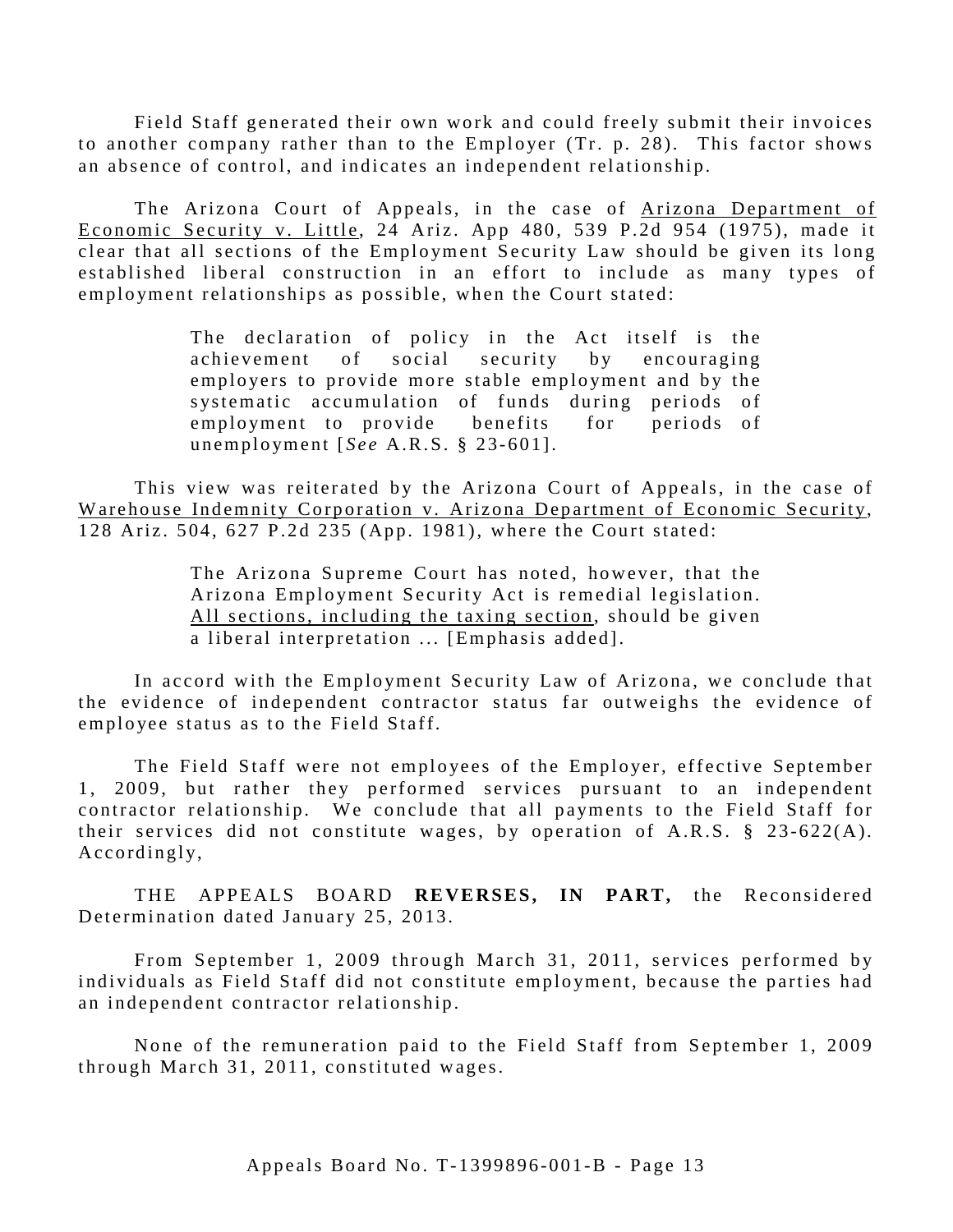THE APPEALS BOARD **SETS ASIDE, IN PART,** the Reconsidered Determination dated January 25, 2013.

THE APPEALS BOARD **SETS ASIDE** the Determination of Unemployment Insurance Liability dated January 25, 2013.

The APPEALS BOARD **REMANDS** to the Department to investigate the issue of the Employer's liability for unemployment insurance, if any. The reason for remand is to determine if there is any basis for liability of the Employer based on a gross payroll of at least \$1,500 in a calendar quarter or employment of one or more employees for 20 weeks (including corporate officers), after the Appeals Board's holding that Field Staff were not employees of, and did not earn wages from, the Employer. If necessary, the Department shall issue a new determination or determinations from which a timely appeal may be taken by the party adversely affected. In the absence of such an appeal, the new determination or determinations will be the final administrative decision of this agency.

DATED:

#### APPEALS BOARD

HUGO M. FRANCO, Chairman

GARY R. BLANTON, Member

JANET L. FELTZ, Member

Equal Opportunity Employer/Program • Under Titles VI and VII of the Civil Rights Act of 1964 (Title VI & VII), and the Americans with Disabilities Act of 1990 (ADA), Section 504 of the Rehabilitation Act of 1973, the Age Discrimination Act of 1975, and Title II of the Genetic Information Nondiscrimination Act (GINA) of 2008, the Department prohibits discrimination in admissions, programs, services, activities, or employment based on race, color, religion, sex, national origin, age, disability, genetics and retaliation. The Department must make a reasonable accommodation to allow a person with a disability to take part in a program, service or activity. For example, this means if necessary, the Department must provide sign language interpreters for people who are deaf, a wheelchair accessible location, or enlarged print materials. It also means that the Department will take any other reasonable action that allows you to take part in and understand a program or

\_\_\_\_\_\_\_\_\_\_\_\_\_\_\_\_\_\_\_\_\_\_\_\_\_\_\_\_\_\_\_\_\_\_\_\_\_\_\_\_\_\_\_\_\_\_\_\_\_\_\_\_\_\_\_\_\_\_\_\_\_\_\_\_\_\_\_\_\_\_\_\_\_\_\_\_\_\_\_\_\_\_\_\_\_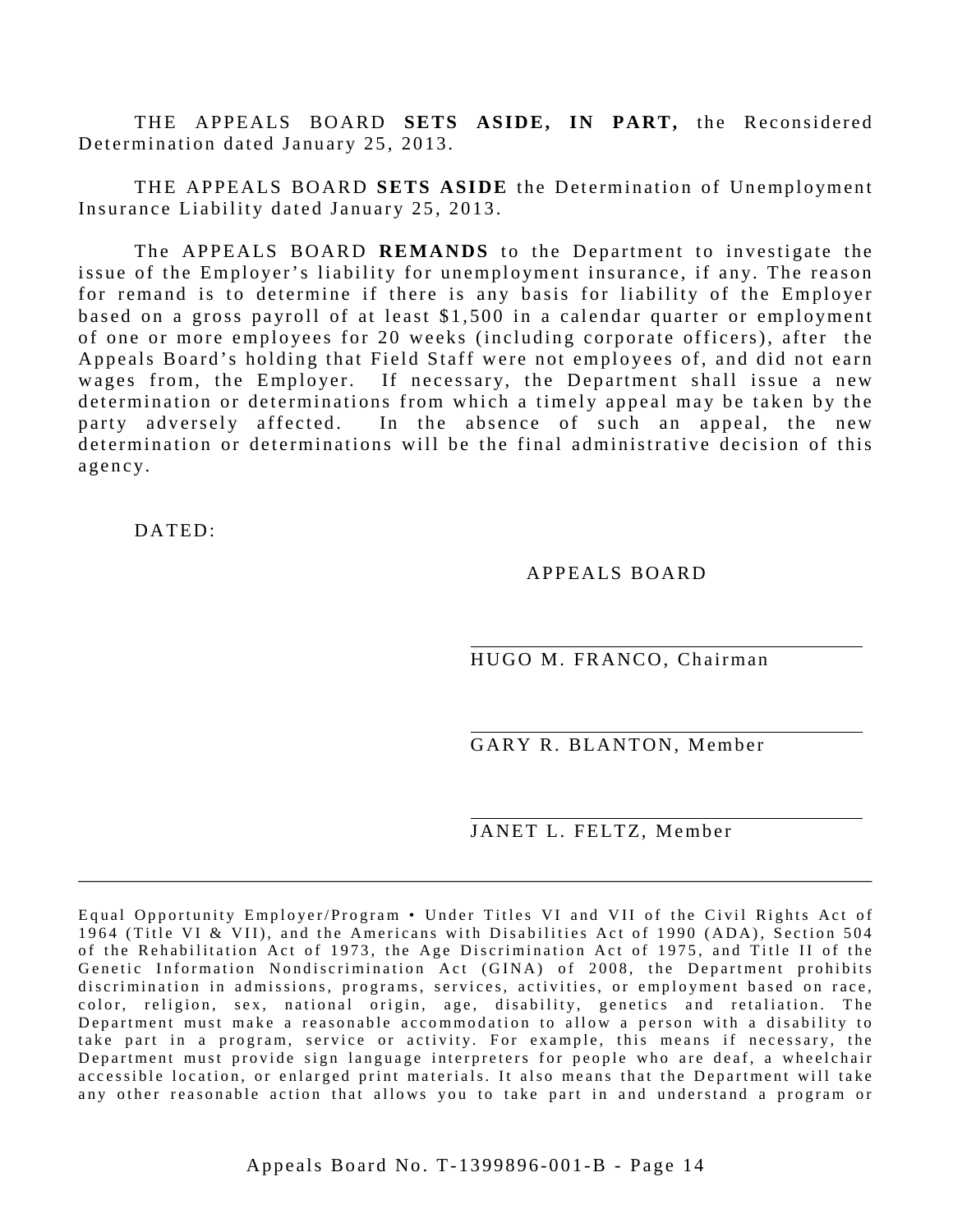activity, including making reasonable changes to an activity. If you believe that you will not be able to understand or take part in a program or activity because of your disability, please let us know of your disability needs in advance if at all possible. To request this document in alternative format or for further information about this policy, please contact the Appeals Board Chairman at (602) 771-9036; TTY/TDD Services: 7-1-1. • Free language assistance for DES services is available upon request.

## **HOW TO ASK FOR REVIEW OF THIS DECISION**

\_\_\_\_\_\_\_\_\_\_\_\_\_\_\_\_\_\_\_\_\_\_\_\_\_\_\_\_\_\_\_\_\_\_\_\_\_\_\_\_\_\_\_\_\_\_\_\_\_\_\_\_\_\_\_\_\_\_\_\_\_\_\_\_\_\_\_\_\_\_\_\_\_\_\_\_\_\_\_\_\_\_\_\_\_

- A. Within 30 calendar days after this decision is mailed to you, you may file a written request for review. We consider the request for review filed:
	- 1. On the date of its postmark, if mailed through the United States Postal Service (USPS).
		- If there is no postmark, the postage meter-mark on the envelope in which it is received.
		- If n ot postmarked or postage meter-marked or if the mark is not readable, on the date entered on the document as the date of completion.
	- 2. On the date it is received by the Department, if not sent by USPS.

You may send requests for review to the Appeals Board, 1951 W. Camelback Road, Suite 465, Phoenix, AZ, 85015, or to any public assistance office in Arizona. You may also file a written request for review in person at the above locations.

- B. You may represent yourself or have someone represent you. If you pay your representative, that person either must be a licensed Arizona attorney or must be supervised by one. Representatives are not provided by the Department.
- C. Your request for review must be in writing, signed by you or your representative and filed on time. The request for review must also include a written statement which:
	- 1. explains why the Appeals Board decision is wrong,
	- 2. cites the record, rules and other authority, and
	- 3 . refers to specific hearing testimony and evidence.
- D. If you need more time to file a request for review, you must apply to the Appeals Board before the appeal deadline and show good cause.

## **Call the Appeals Board at (602) 771-9036 with any questions**

\_\_\_\_\_\_\_\_\_\_\_\_\_\_\_\_\_\_\_\_\_\_\_\_\_\_\_\_\_\_\_\_\_\_\_\_\_\_\_\_\_\_\_\_\_\_\_\_\_\_\_\_\_\_\_\_\_\_\_\_\_\_\_\_\_\_\_\_\_\_\_\_\_\_\_\_\_\_\_\_\_\_\_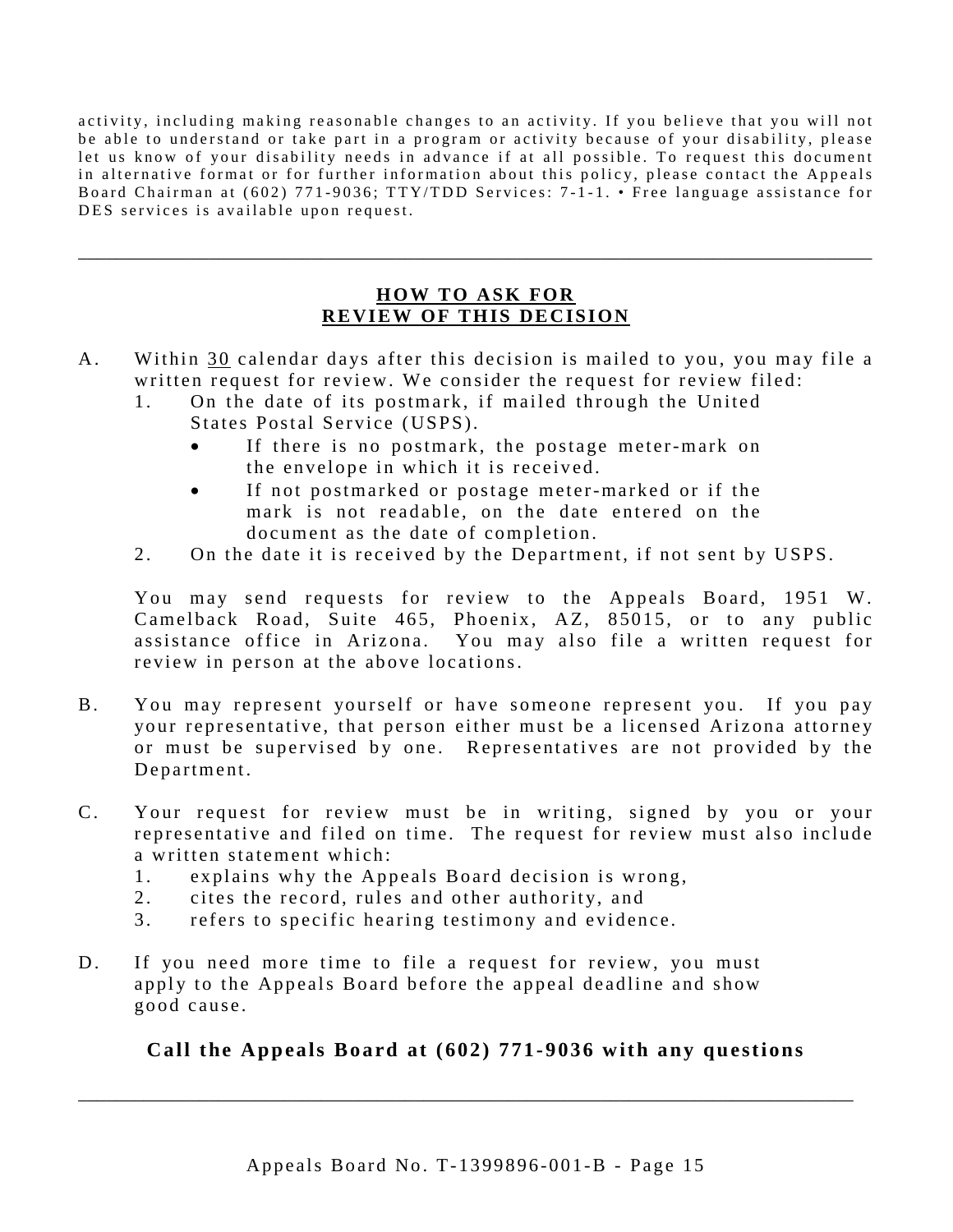A copy of this Decision was mailed on to:

(x) Er: \*\*\*  $\text{Acct. No: }$  \*\*\* - 000

- (x) ELI D GOLOB ASSISTANT ATTORNEY GENERAL CFP/CLA 1275 W WASHINGTON – SITE CODE 040A PHOENIX, AZ 85007 -2926
- (x) LULU B GUSS CHIEF OF TAX EMPLOYMENT ADMINISTRATION P O BOX 6028 - SITE CODE 911B PHOENIX, AZ 85005 -6028
- $By:$ For The Appeals Board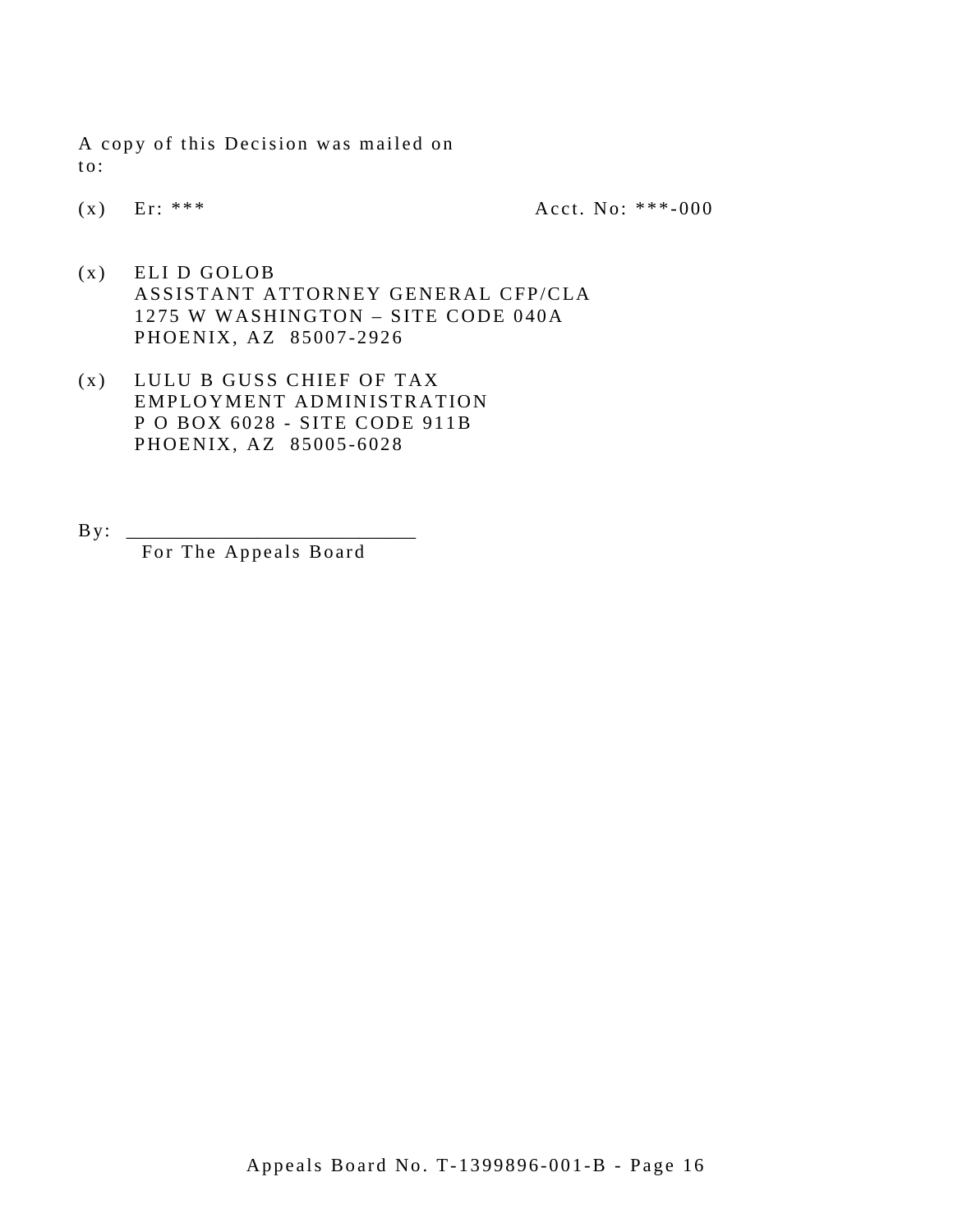**Arizona Department of Economic Security Appeals Board**<br> **Economic Security** 



Appeals Board No. T- 1392473 -001 -B \_\_\_\_\_\_\_\_\_\_\_\_\_\_\_\_\_\_\_\_\_\_\_\_\_\_\_\_\_\_\_\_\_\_\_\_\_\_\_\_\_\_\_\_\_\_\_\_\_\_\_\_\_\_\_\_\_\_\_\_\_\_\_\_\_\_\_\_\_\_\_\_\_\_\_\_\_\_\_\_\_\_\_\_\_

\*\*\* STATE OF ARIZONA E S A TAX UNIT ℅ ELI GOLOB ASST ATTORNEY GENERAL CFP/CLA 1275 W WASHINGTON ST SC 040A PHOENIX, AZ 85007 -2926

\_\_\_\_\_\_\_\_\_\_\_\_\_\_\_\_\_\_\_\_\_\_\_\_\_\_\_\_.

Employer Department

## **IMPORTANT --- THIS IS THE APPEALS BOARD'S DECISION**

The Department of Economic Security provides language assistance free of charge. For assistance in your preferred language, please call our Office of Appeals (602) 771 -9036 .

\_\_\_\_\_\_\_\_\_\_\_\_\_\_\_\_\_\_\_\_\_\_\_\_\_\_\_\_\_\_\_\_\_\_\_\_\_\_\_\_\_\_\_\_\_\_\_\_\_\_\_\_\_\_\_\_\_\_\_\_\_\_\_\_\_\_\_\_\_\_\_\_\_\_\_\_\_\_\_\_\_\_\_\_\_

## **IMPORTANTE --- ESTA ES LA DECISIÓN DEL APPEALS BOARD**

The Department of Economic Security suministra ayuda de los idiomas gratis. Para recibir ayuda en su idioma preferido, por favor comunicarse con la oficina de apelaciones (602) 771 - 9036 .

## **RIGHT TO FURTHER REVIEW BY THE APPEALS BOARD**

Under A.R.S. § 23-672 $(F)$ , the last date to file a request for review is

DECISION

**SET ASIDE** (Department's decision letter dated 12/18/2012) **SET ASIDE AND REMANDED** (Determination of Liability for Employment or Wages dated 4/30/2010)

THE **EMPLOYER**, through counsel, petitioned for hearing from the Department's Reconsidered Determination letter issued on December 18, 2012, which affirmed the Determination of Liability for Employment or Wages issued on April 30, 2010. The Reconsidered Determination held that "the services" performed by individuals as fitness trainers constitute employment and the remuneration paid for such services constitutes wages."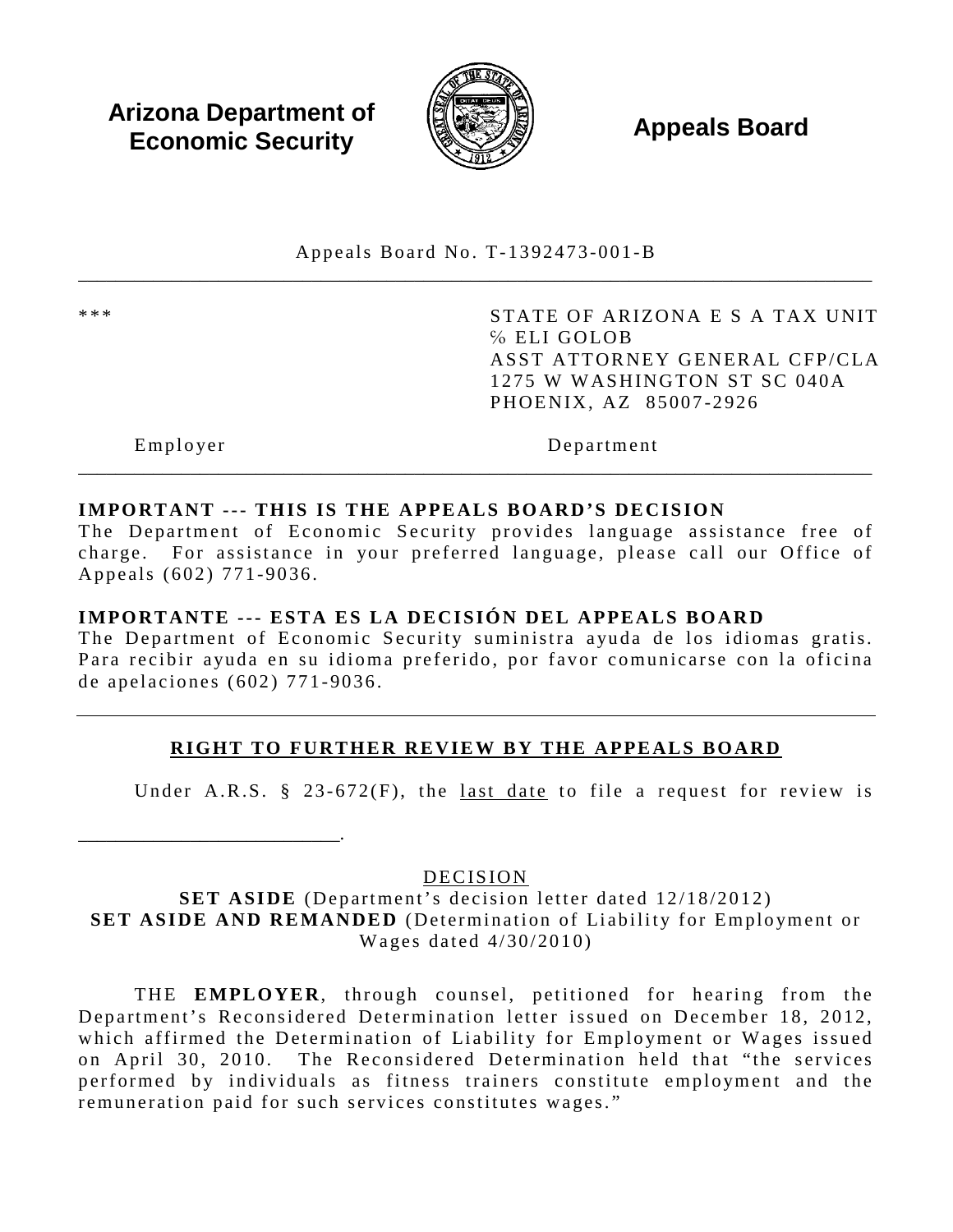The petition for hearing having been timely filed, the Appeals Board has jurisdiction in this matter pursuant to Arizona Revised Statutes § 23 -724(B).

THE APPEALS BOARD scheduled a telephone hearing, which was originally convened on **July 11, 2013,** and was reconvened on **August 21, 2013,**  before Appeals Board Administrative Law Judge Eric T. Schwarz. On those dates, all parties were given an opportunity to present evidence on the following issues:

- 1 . Whether the Reconsidered Determination affirmation of the April 30, 2010 DETERMINATION OF LIABILITY FOR EMPLOYMENT OR WAGES was proper.
- 2. Whether the services performed by individuals as "fitness trainers" constitute employment, as defined in A.R.S. § 23 - 615.
- 3. Whether remuneration paid to individuals as "fitness" trainers" constitutes "wages", as defined in A.R.S. §  $23 - 622$ .
- 4. Whether any of the individuals performing services as "fitness trainers" performed work that is exempt or is excluded from Arizona Unemployment Insurance (UI) coverage under A.R.S.  $\S$  $\S$  23-613.01, 2 3 -615, 23- 617, or under a decision of the federal government to not treat that individual, class of individuals, or similarly situated class of individuals as an employee or employees for Federal UI Tax purposes.
- 5 . Whether any of the individuals performing services as "fitness trainers" factually and legitimately were independent contractors for the quarters ending: March 31, 2007 through December 31, 2009.

On the scheduled dates of the hearing, counsel for the Employer appeared along with two Employer witnesses. Counsel for the Department was present, and one witness for the Department appeared and testified. Board Exhibits 1 through 24 were admitted into evidence. We have carefully reviewed the record.

This Board, pursuant to A.R.S. § 23 -674(D), on its own motion, admits a printout from the Arizona GUIDE System, which is the database for the Unemployment Insurance program. We admit Screen 58, "EBI INQUIRY", into evidence as **Board Exhibit 25**. A copy of **Board Exhibit 25** is enclosed along with this decision.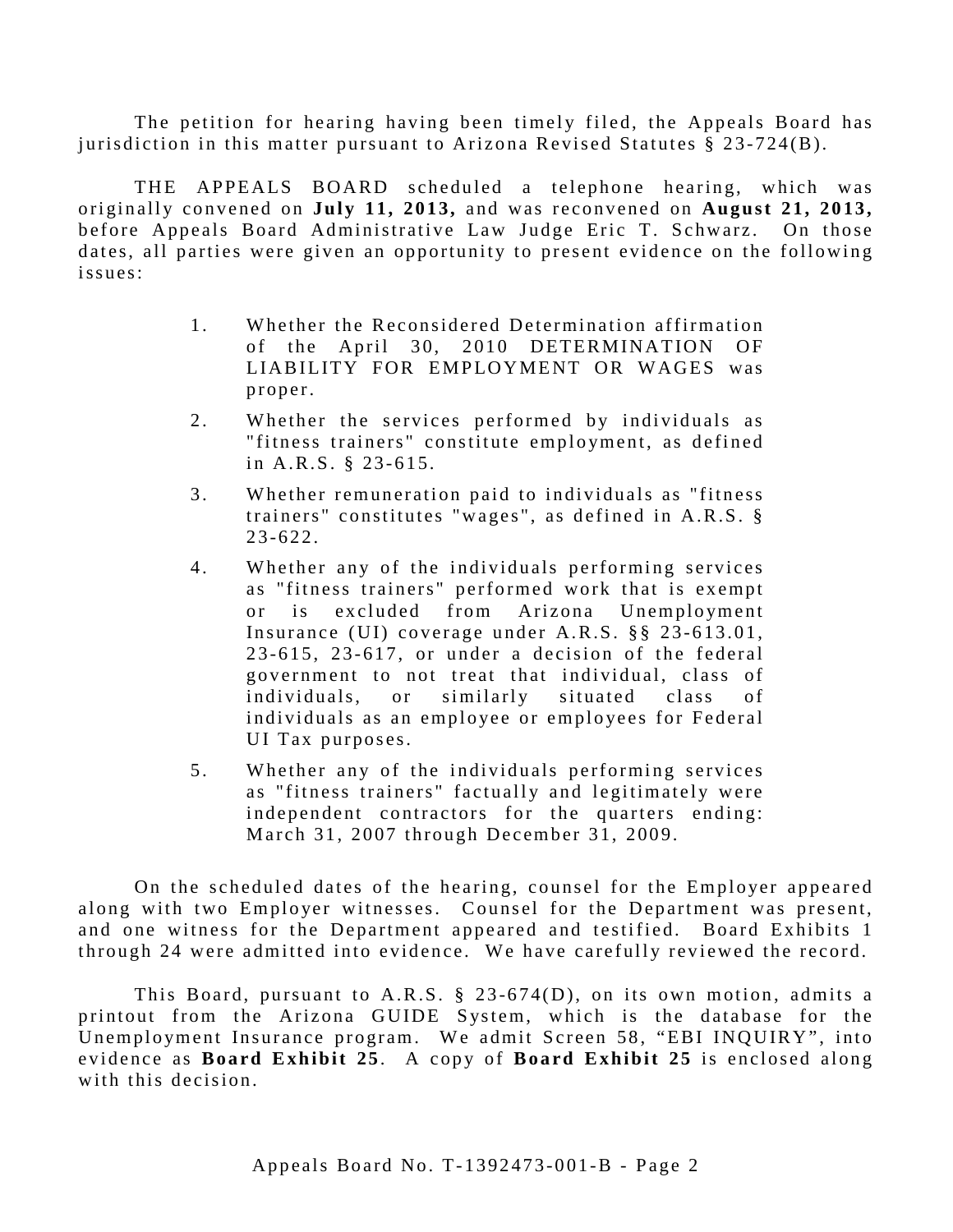THE APPEALS BOARD FINDS the following facts pertinent to the issues here under consideration:

- 1. Between January 1, 2007, and December 31, 2009, \*\*\* (hereinafter "\*\*\*\*") required each fitness trainer to sign an "Independent Contractor Agreement" (hereinafter "ICA") that detailed the agreement between the fitness trainer and \*\*\*\* (Tr. pp. 84-86, 206, 207, 224, 225, 249; Bd. Exhs. 6A-C). The Employer was not mentioned in, or a party to, the ICA (Bd. Exhs. 6A-C).
- 2. \*\*\*\* is a separate and distinct entity apart from the Employer, with its own employer account number (Tr. p. 4 4; Bd. Exhs. 2, 25).
- 3. After performing services for \*\*\*\*, the fitness trainers would submit invoices to \*\*\*\* using \*\*\*\* invoice forms (Tr. pp. 111 - 113, 145, 146, 171, 172, 216, 226, 227, 229; Bd. Exhs. 11A-D). \*\*\*\* would then forward those invoices to the Employer to process the invoices as the payroll company for \*\*\*\* , and the Employer would issue checks to the fitness trainers for the services they provided to \*\*\*\* (Tr. pp. 43, 45, 47 -49, 96 -98, 145, 146, 171, 172, 202, 206, 207, 216, 226, 227, 229, 230, 245, 247, 258, 259) .
- 4 . On April 30, 2010, the Department issued a Determination of Liability for Employment or Wages (hereinafter "the Determination") which held that "[s]ervices performed by individuals as fitness trainers constitute employment" with the Employer, not \*\*\*\*, for the time period from January 1, 2007 through December 31, 2009 (Bd. Exh. 2).
- 5. The Department determined that the Employer, and not \*\*\*\* or any other entity, was the "employer" of the fitness trainers based solely on the fact that the Employer wrote the checks to the fitness trainers (Tr. pp. 41, 50, 96 -98, 200, 204).
- 6. On May 14, 2010, the Employer, through counsel, filed a timely request for reconsideration of the Determination (Bd. Exhs. 4A-4C).
- 7. On December 18, 2012, the Department issued a Reconsidered Determination letter which affirmed the Determination (Bd. Exhs. 5A-H). In that decision letter, the Department relied heavily on the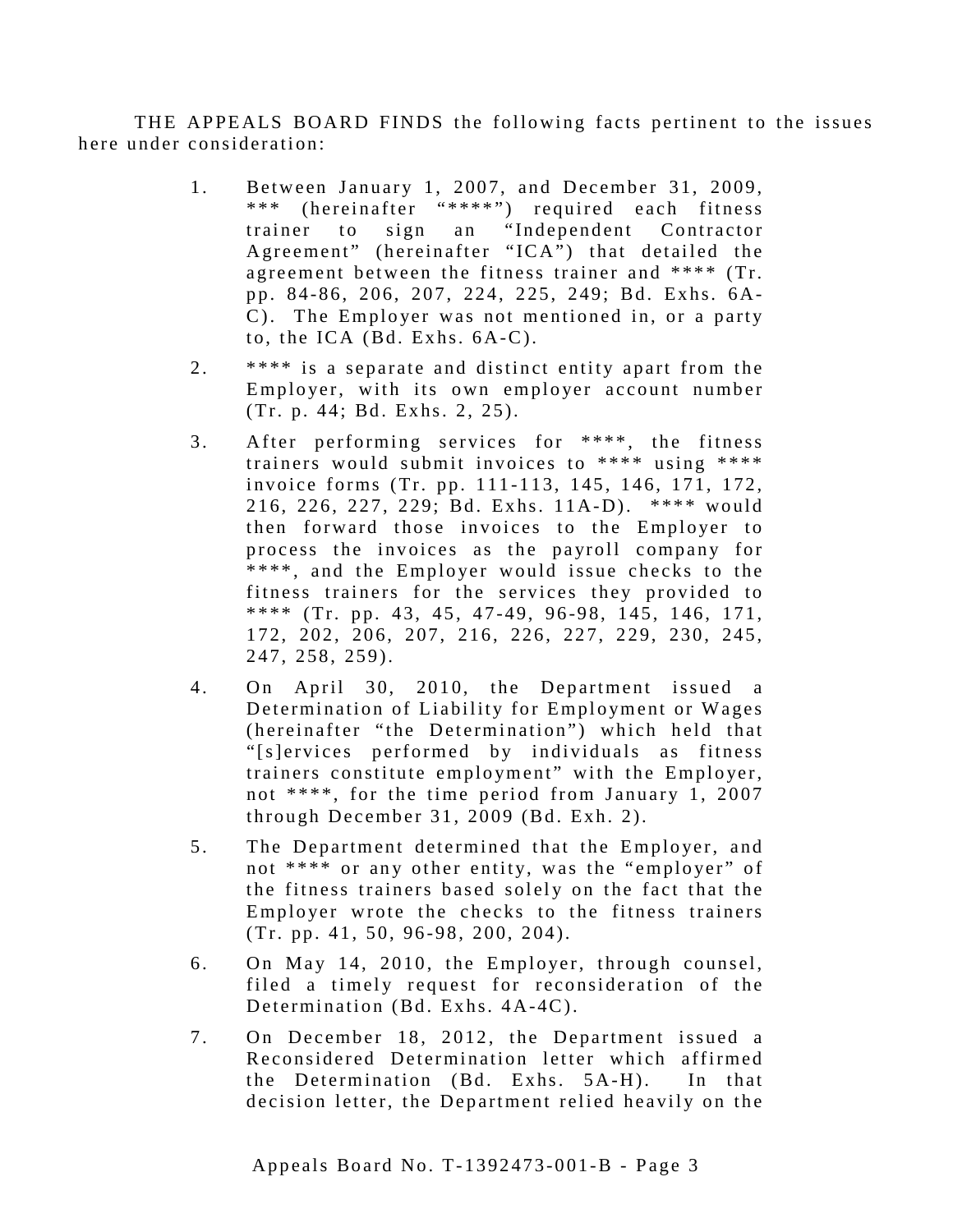ICA as a primary basis for affirming the Determination (Bd. Exhs. 5A-H).

8. At the Appeals Board hearing, Department witness "TO", the person who prepared the Department's December 18, 2012 decision letter, repeatedly cited to the provisions of the ICA as a primary basis for the Department's determination that the fitness trainers were employees of the Employer for unemployment insurance tax liability purposes (Tr. pp. 102-106, 114-116, 118, 122, 137, 143-145, 149-153, 175, 176, 194 ).

Arizona Revised Statutes § 23 -615 defines "employment" as follows:

"Employment" means any service of whatever nature performed by an employee for the person employing him, including service in interstate commerce, and includes:

- 1 . An individual's entire service performed within or both within and without this state if:
	- (a) The service is localized in this state. …

 $*$  \* \*

Arizona Revised Statutes § 23-613.01 provides in pertinent part:

- A. "Employee" means any individual who performs services for an employing unit and who is subject to the direction, rule or control of the employing unit as to both the method of performing or executing the services and the result to be effected or accomplished, except employee does not include:
	- 1. An individual who performs services as an independent contractor, business person, agent or consultant, or in a capacity characteristic of an independent profession, trade, skill or occupation.
	- 2. An individual subject to the direction, rule or control or subject to the right of direction, rule or control of an employing unit solely because of a provision of law regulating the organization, trade or business of the employing unit.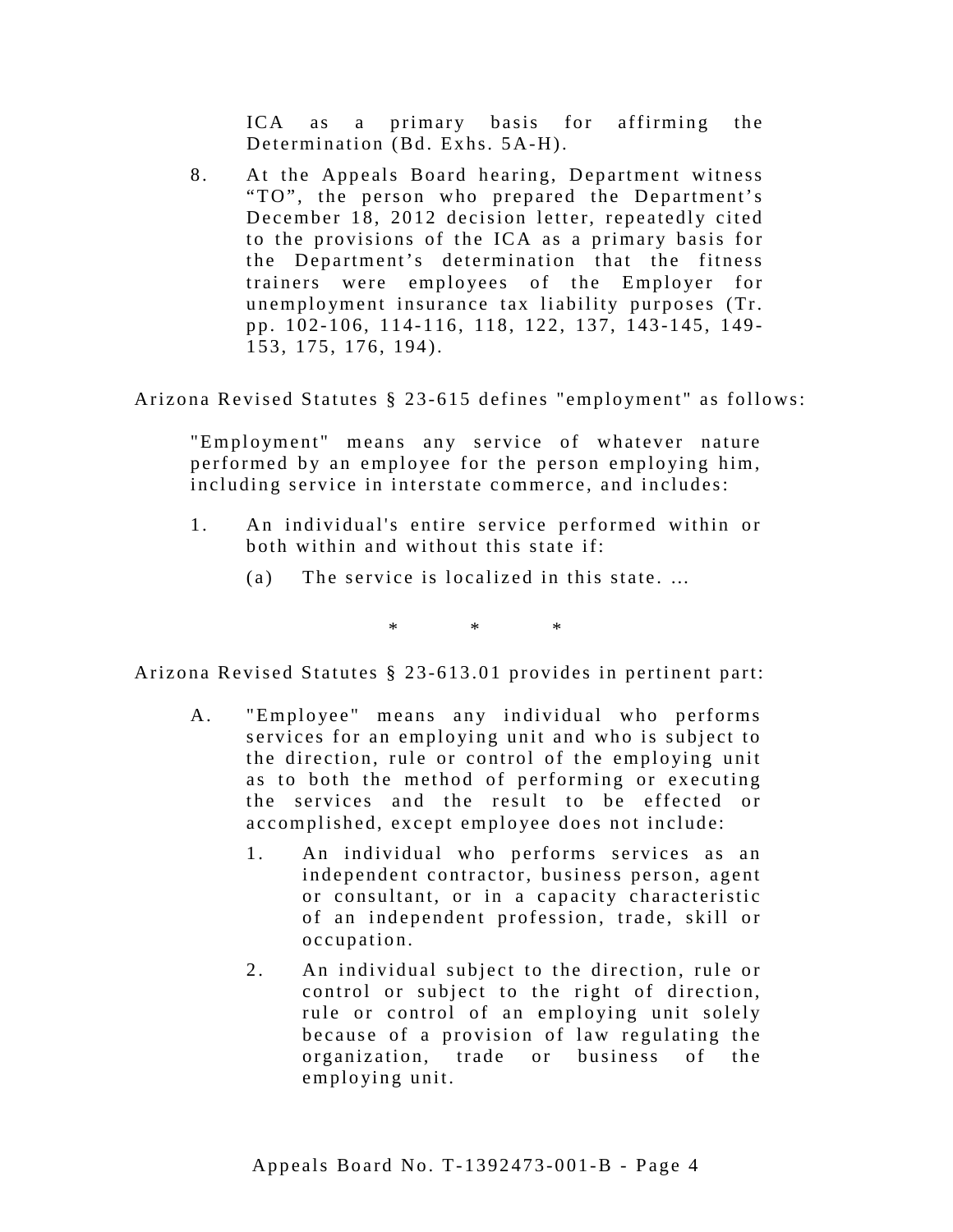- 3 . An individual or class of individuals that the federal government has decided not to and does not treat as an employee or employees for federal unemployment tax purposes.
- 4 . An individual if the employing unit demonstrates the individual performs services in the same manner as a similarly situated class of individuals that the federal government has decided not to and does not treat as an employee or employees for federal unemployment tax purposes.

Arizona Revised Statutes § 23 -622(A) provides as follows:

A. "Wages" means all remuneration for services from whatever source, including commissions, bonuses and fringe benefits and the cash value of all remuneration in any medium other than cash. The reasonable cash value of remuneration in any medium other than cash shall be estimated and determined in accordance with rules prescribed by the department.

Arizona Administrative Code, Section R6-3-1723, provides in pertinent part:

- A. "Employee" means any individual who performs services for an employing unit, and who is subject to the direction, rule or control of the employing unit as to both the method of performing or executing the services and the result to be effected or accomplished. Whether an individual is an employee under this definition shall be determined by the preponderance of the evidence.
	- 1. "Control" as used in A.R.S. § 23-613.01, includes the right to control as well as control in fact.
	- 2. "Method" is defined as the way, procedure or process for doing something; the means used in attaining a result as distinguished from the result itself.
- B. "Employee" as defined in subsection (A) does not include: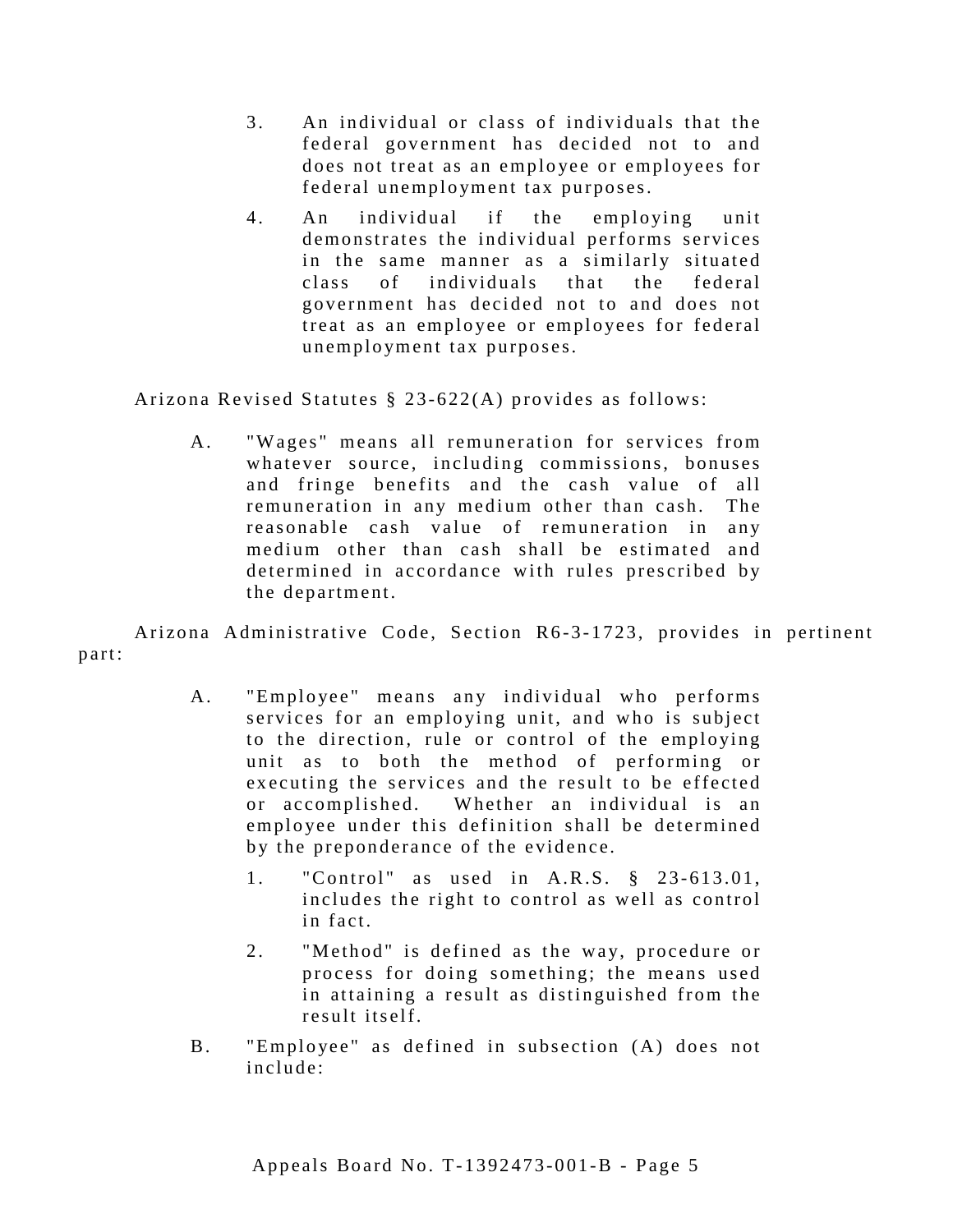- 1. An individual who performs services for an employing unit in a capacity as an independent contractor, independent business person, independent agent, or independent consultant, or in a capacity characteristic of an independent profession, trade, skill or occupation. The existence of independence shall be determined by the preponderance of the evidence.
- 2. An individual subject to the direction, rule, control or subject to the right of direction, rule or control of an employing unit "... solely because of a provision of law regulating the organization, trade or business of the employing unit". This paragraph is applicable in all cases in which the individual performing services is subject to the control of the employing unit only to the extent specifically required by a provision of law governing the organization, trade or business of the employing unit.
	- a. "Solely" means, but is not limited to: Only, alone, exclusively, without other.
	- b. "Provision of law" includes, but is not limited to: statutes, regulations, licensing regulations, and federal and state mandates.
	- c. The designation of an individual as an employee, servant or agent of the employing unit for purposes of the provision of law is not determinative of the status of the individual for unemployment insurance purposes. The applicability of paragraph (2) of this subsection shall be determined in the same manner as if no such designated reference had been made.

\* \* \*

The employment status of the fitness trainers and whether their pay constituted wages are in dispute in this case. The Department bears the burden of proving the employment status and designation as wages. Furthermore, we note that both the Determination and the Department's December 18, 2012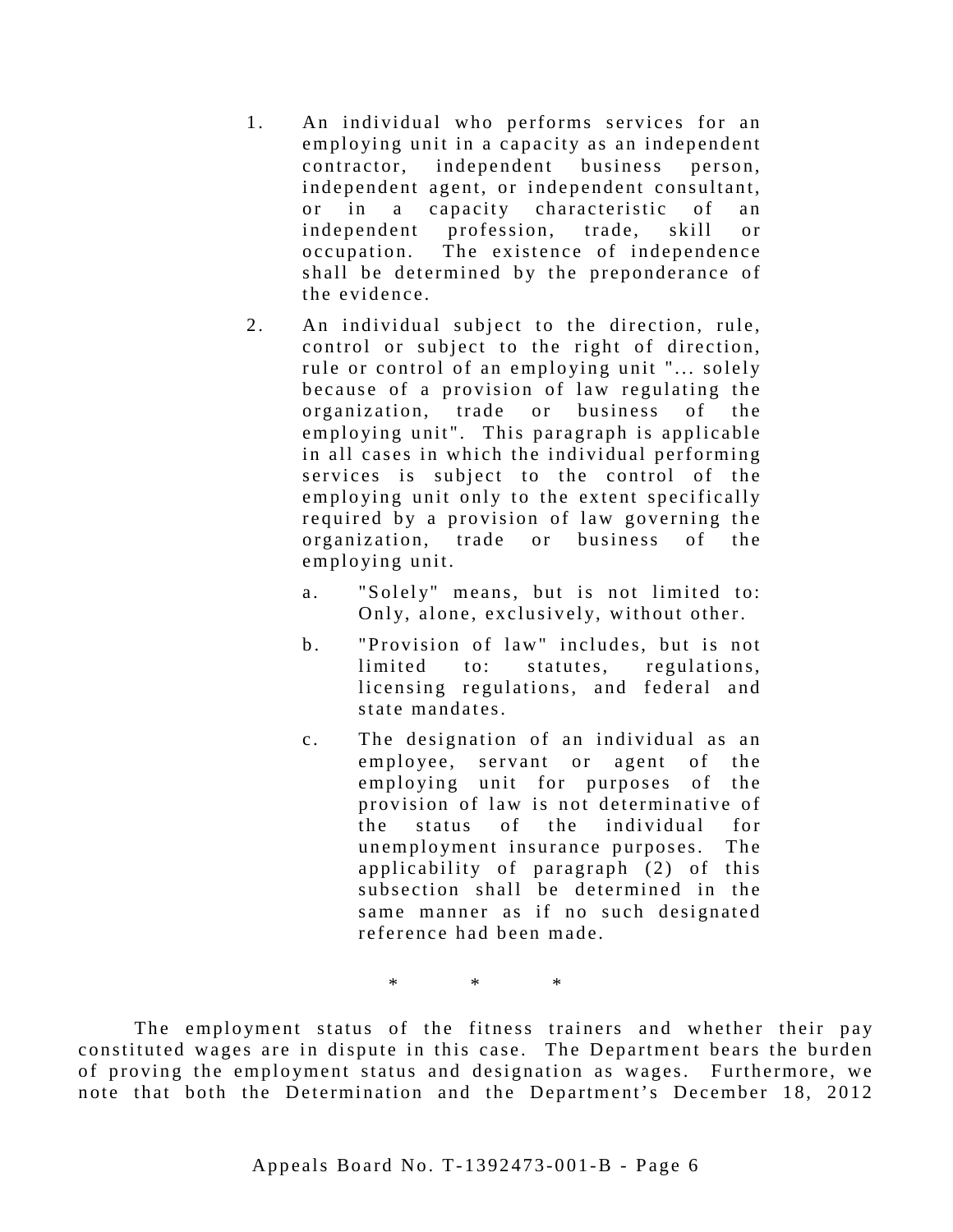Reconsidered Determination letter each explicitly listed the Employer as the purported employer of the fitness trainers. Therefore, this decision is limited to determining whether the Department has met its burden of proving that the fitness trainers were "employees" of the Employer from January 1, 2007 through December 31, 2009, as required un der the Employment Security Law of Arizona. The Department failed to meet that burden.

The Department presented virtually no evidence to establish that the fitness trainers were subject to the control of, and were "employees" of, the Employer during the relevant time period. Instead, the Department presented extensive evidence regarding the relationship between the fitness trainers and \*\*\*\* during that period. However, \*\*\*\* is not a party to this matter. As counsel for the Department clearly acknowledged at the Appeals Board hearing: "[The Department is] not making any allegations as far as [ \*\*\*\*] as the employer" (Tr. p. 173) and "We're not dealing with  $[****]$  – [the Department is] not making any allegations as far as  $[***]$ " (Tr. p. 199). Additionally, Department witness TO testified: "… these determinations do not carry over to separate legal entities. It is solely for [the Employer]" (Tr. p. 69) and "… that determination does not carry over to [ \*\*\*\*]" (Tr. p. 72).

When asked to explain how the Department determined that the Employer, rather than \*\*\*\* or any other entity, was the purported "employer" in this matter, the only explanation offered by the Department witness, and by counsel for the Department, was that the Employer had written the checks to the fitness trainers (Tr. pp. 41, 50, 96 -98, 200, 204). Counsel for the Department summarized the Department's position as follows:

> The Department will consider … will look at who paid the workers. It's I think that simple. And here we just, we found that [the Employer] was the entity that paid the workers, so that's why they are the appellant here. So I don't think there's a need to go into these other entities (Tr. p. 200).

Employer witness "\*\*" conceded that the Employer issued the checks to the fitness trainers during the relevant time period (Tr. pp. 45, 47, 48, 202, 245). However, \*\* testified that the Employer was simply acting as a payroll company for \*\*\*\* and that " $[****]$  was the legal entity that [the fitness trainers] were performing the services for" (Tr. pp. 43, 45, 207, 247, 258, 259 ). The Department presented no evidence to refute that testimony from \*\*. Additionally,  $**$  testified that the Employer and  $***$  are "different entities. They're not DBAs" (Tr. p. 44). The Department's own records confirm that \*\*\*\* is a distinct entity, separate and apart from the Employer, with its own employer account number (Bd. Exh. 25).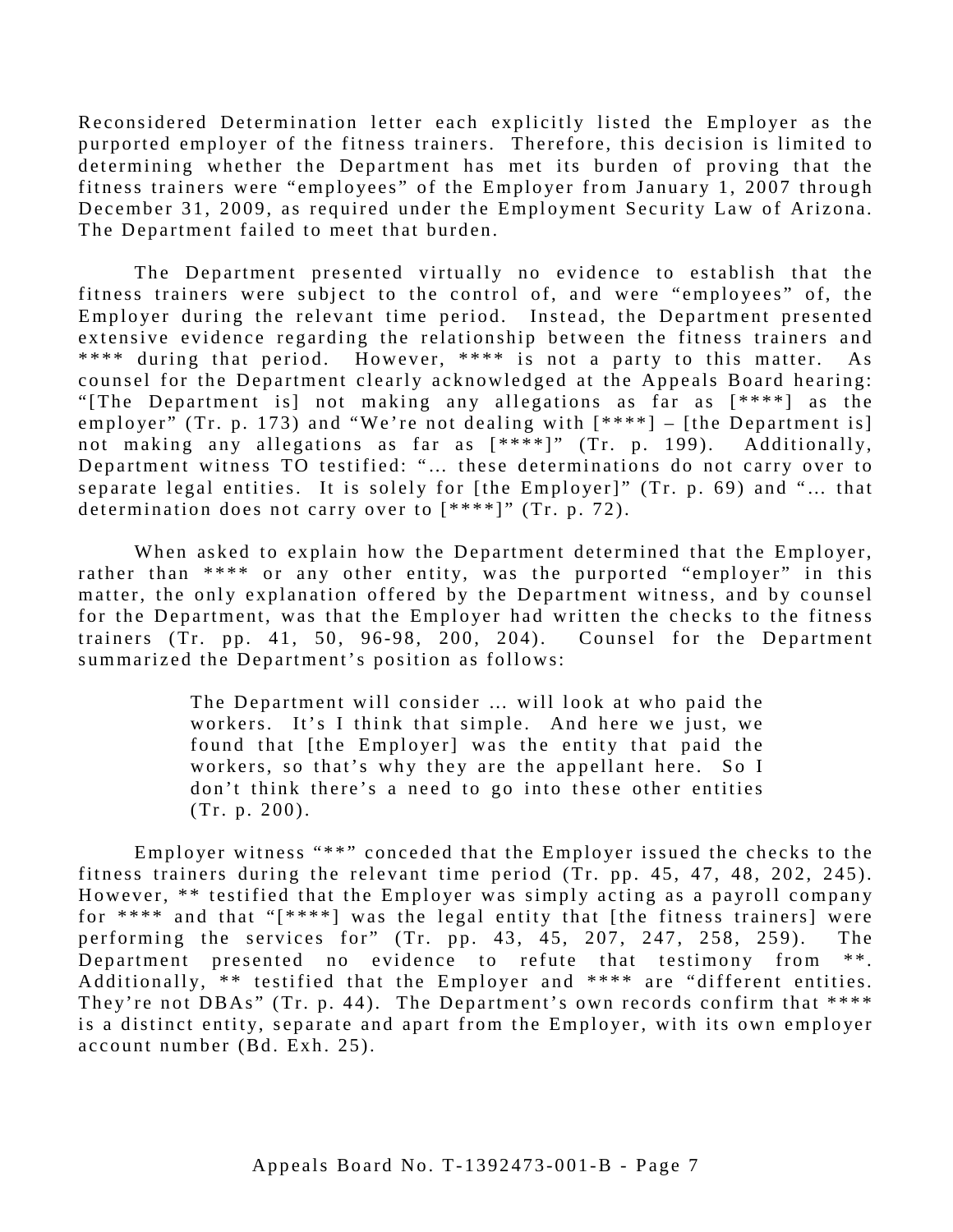The primary issue here is whether the services of the fitness trainers were excluded from the definition of "employee" by qualifying as an "independent contractor" pursuant to Arizona Administrative Code, Section  $R6-3-1723(B)(1)$ . Furthermore, the only relationship being examined here is the relationship, if any, that existed between the fitness trainers and the Employer. Our analysis requires application of the statutes and code provision cited above. As directed by Arizona Administrative Code, Section  $R6-3-1723(D)(1)$ , our review is of the substance, not merely the form, of the relationship between the Employer and the fitness trainers. We further consider the issues of control and independence in light of the specific factors set forth in Arizona Administrative Code, Section  $R6 - 3 - 1723(D)$  and  $(E)$ .

Under Arizona Administrative Code, Section R6 -3 -1723(A)(1), control includes the right to control as well as control in fact. Arizona Administrative Code, Section  $R6-3-1723(D)(2)$ , identifies common indicia of control over the method of performing or executing services that may create an employment relationship, i.e., (a) who has authority over the individual's assistants, if any; (b) requirement for compliance with instructions; (c) requirement to make reports; (d) where the work is performed; (e) requirement to personally perform the services; (f) establishment of work sequence; (g) the right to discharge; (h) the establishment of set hours of work; (i) training of an individual; (j) whether the individual devotes full time to the activity of an employing unit; (k) whether the employing unit provides tools and materials to the individual; and (l) whether the employing unit reimburses the individual's travel or business expenses.

Additional factors to be considered in determining whether an individual may be an independent contractor, enumerated in Arizona Administrative Code, Section  $R6 - 3 - 1723(E)$ , are: (1) whether the individual is available to the public on a continuing basis; (2) the basis of the compensation for the services rendered; (3) whether the individual is in a position to realize a profit or loss; (4) whether the individual is under an obligation to complete a specific job or may end his relationship at any time without incurring liability; (5) whether the individual has a significant investment in the facilities used by him; and (6) whether the individual has simultaneous contracts with other persons or firms.

Generally, the Board would set forth a detailed analysis of the 18 factors set out in Arizona Administrative Code, Sections  $R6-3-1723(D)(2)$  and  $R6-3-$ 1723(E), regarding the relationship between the fitness trainers and the Employer. However, the Board sees no reason to engage in that exercise here since the Department has failed to establish a prima facie case that any relevant relationship, much less an employer/employee relationship, existed between the fitness trainers and the Employer.

The only evidence presented by the Department regarding any type of relationship between the fitness trainers and the Employer was the undisputed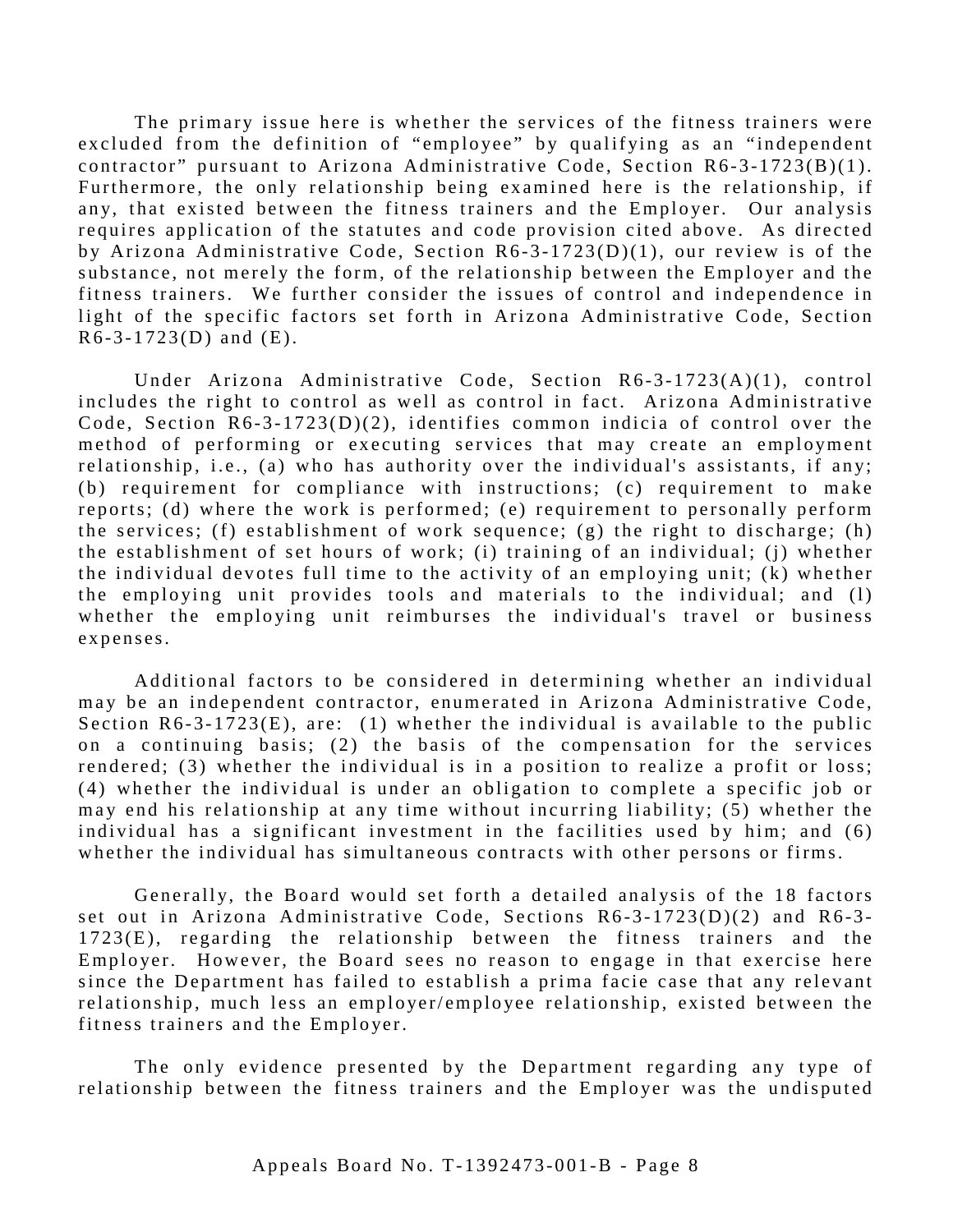fact that the Employer issued the checks to the fitness trainers during the relevant time period. The remainder of the evidence presented by the Department specifically involves the relationship between the fitness trainers and \*\*\*\*, a separate entity that the Department acknowledges is not a party to this matter. The Board concludes that there is insufficient evidence to establish that the fitness trainers performed services for the Employer, much less that the fitness trainers were subject to the direction, rule, or control of the Employer, as required under Arizona Revised Statutes § 23 -613.01(A) and Arizona Administrative Code, Section R6-3-1723. The Department did not establish a *prima facie* case that the fitness trainers were "employees" of the Employer.

The Department failed to carry its burden of proving that the fitness trainers were employees of the Employer, as alleged in the Determination and the Reconsidered Determination letter. Furthermore, the evidence of record does not establish that the fitness trainers were independent contractors providing services to the Employer. We note that arguments could be made regarding the relationship between the fitness trainers and \*\*\*\*. However, \*\*\*\* is not a party to this matter, and the Board has no authority to address any such relationship at this time. Accordingly,

THE APPEALS BOARD **SETS ASIDE** the Department's decision letter dated December 18, 2012, based upon the evidence of record.

THE APPEALS BOARD SETS ASIDE the Determination of Liability for Employment or Wages dated April 30, 2010, based upon the evidence of record.

The Department failed to carry its burden of proving that the fitness trainers were employees of the Employer as required under the Employment Security Law of Arizona. Furthermore, the evidence of record does not establish that the fitness trainers were independent contractors providing services to the Employer.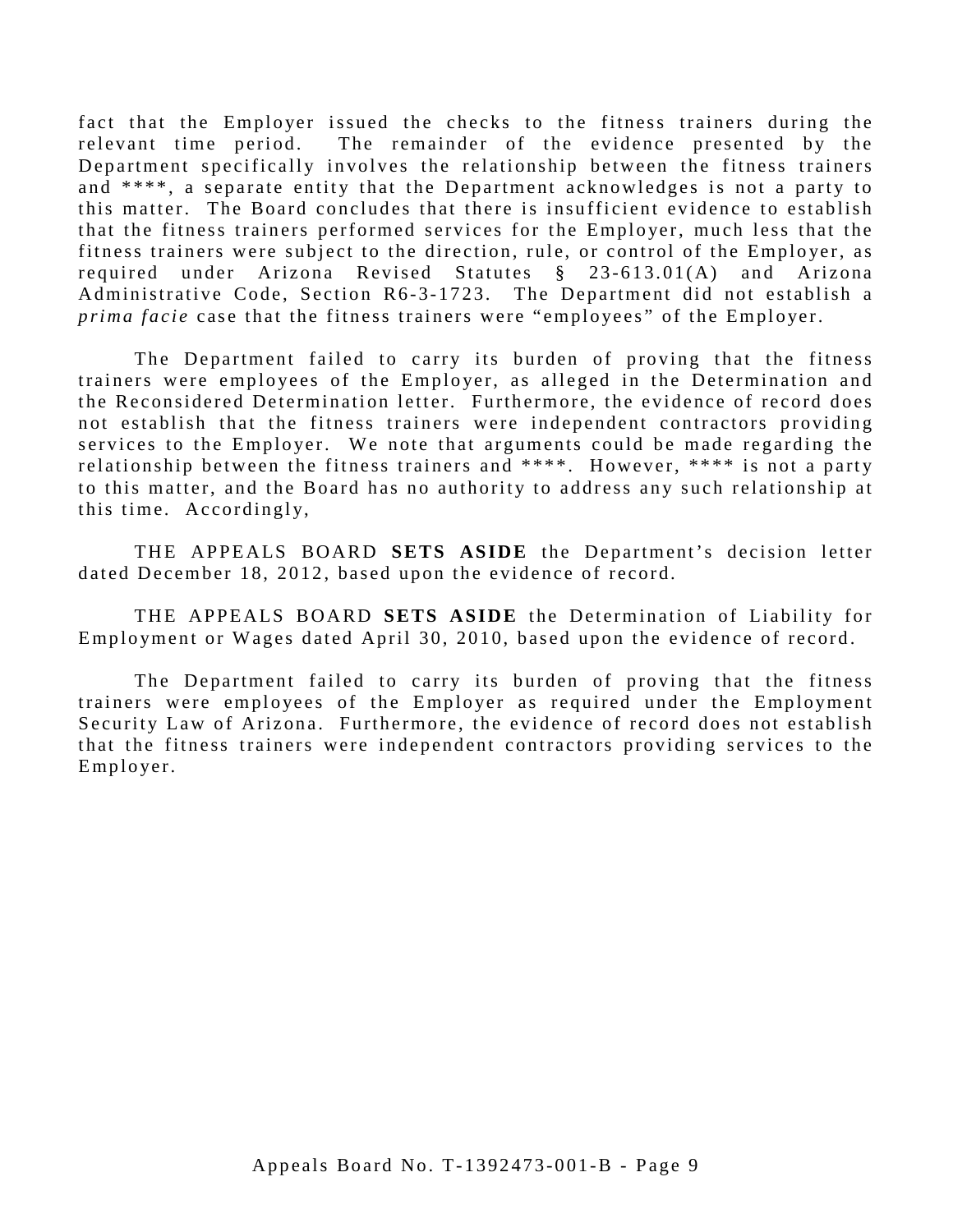THE APPEALS BOARD **REMANDS** the matter to the Department to investigate whether the fitness trainers were employees of a business entity other than the Employer from January 1, 2007 through December 31, 2009, and to issue a new Determination of Liability for Employment or Wages, if required, from which a timely request for reconsideration may be filed by the party adversely affected. In the absence of such a request for reconsideration, the new determination will be the final administrative decision of this agency.

DATED:

APPEALS BOARD

HUGO M. FRANCO, Chairman

GARY R. BLANTON, Member

#### JANET L. FELTZ, Member

Equal Opportunity Employer/Program • Under Titles VI and VII of the Civil Rights Act of 1964 (Title VI & VII), and the Americans with Disabilities Act of 1990 (ADA), Section 504 of the Rehabilitation Act of 1973, the Age Discrimination Act of 1975, and Title II of the Genetic Information Nondiscrimination Act (GINA) of 2008, the Department prohibits discrimination in admissions, programs, services, activities, or employment based on race, color, religion, sex, national origin, age, disability, genetics and retaliation. The Department must make a reasonable accommodation to allow a person with a disability to take part in a program, service or activity. For example, this means if necessary, the Department must provide sign language interpreters for people who are deaf, a wheelchair accessible location, or enlarged print materials. It also means that the Department will take any other reasonable action that allows you to take part in and understand a program or activity, including making reasonable changes to an activity. If you believe that you will not be able to understand or take part in a program or activity because of your disability, please let us know of your disability needs in advance if at all possible. To request this document in alternative format or for further information about this policy, please contact the Appeals Board Chairman at (602) 771-9036; TTY/TDD Services: 7-1-1. • Free language assistance for DES services is available upon request.

\_\_\_\_\_\_\_\_\_\_\_\_\_\_\_\_\_\_\_\_\_\_\_\_\_\_\_\_\_\_\_\_\_\_\_\_\_\_\_\_\_\_\_\_\_\_\_\_\_\_\_\_\_\_\_\_\_\_\_\_\_\_\_\_\_\_\_\_\_\_\_\_\_\_\_\_\_\_\_\_\_\_\_\_\_

\_\_\_\_\_\_\_\_\_\_\_\_\_\_\_\_\_\_\_\_\_\_\_\_\_\_\_\_\_\_\_\_\_\_\_\_\_\_\_\_\_\_\_\_\_\_\_\_\_\_\_\_\_\_\_\_\_\_\_\_\_\_\_\_\_\_\_\_\_\_\_\_\_\_\_\_\_\_\_\_\_\_\_\_\_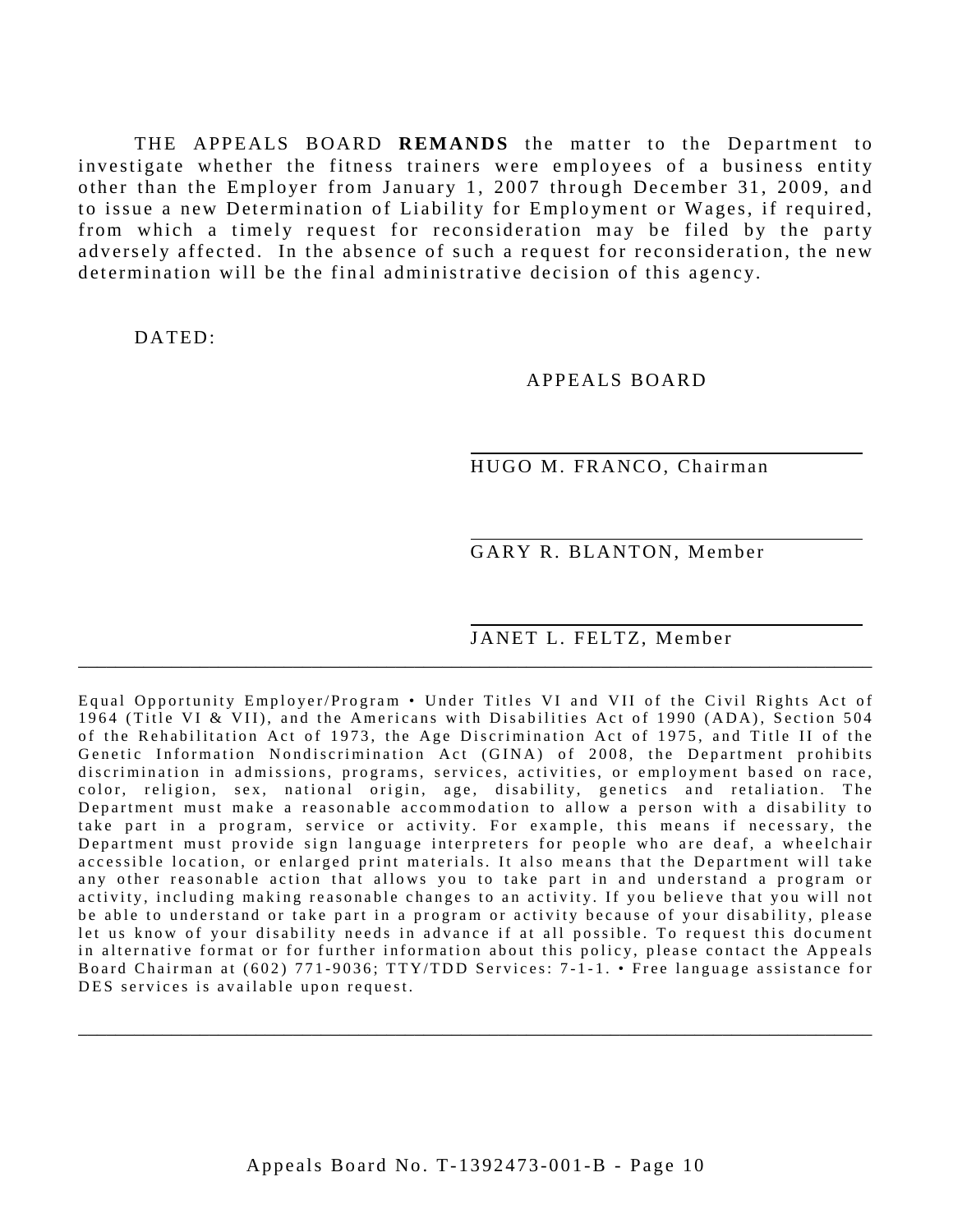## **HOW TO ASK FOR REVIEW OF THIS DECISION**

- A. Within 30 calendar days after this decision is mailed to you, you may file a written request for review. We consider the request for review filed:
	- 1. On the date of its postmark, if mailed through the United States Postal Service (USPS).
		- If there is no postmark, the postage meter-mark on the envelope in which it is received.
		- If not postmarked or postage meter-marked or if the mark is not readable, on the date entered on the document as the date of completion.
	- 2. On the date it is received by the Department, if not sent by USPS.

You may send requests for review to the Appeals Board, 1951 W. Camelback Road, Suite 465, Phoenix, AZ, 85015, or to any public assistance office in Arizona. You may also file a written request for review in person at the above locations.

- B. You may represent yourself or have someone represent you. If you pay your representative, that person either must be a licensed Arizona attorney or must be supervised by one. Representatives are not provided by the Department.
- C. Your request for review must be in writing, signed by you or your representative and filed on time. The request for review must also include a written statement which:
	- 1. explains why the Appeals Board decision is wrong,
	- 2. cites the record, rules and other authority, and
	- 3. refers to specific hearing testimony and evidence.
- D. If you need more time to file a request for review, you must apply to the Appeals Board before the appeal deadline and show good cause.

## **Call the Appeals Board at (602) 771-9036 with any questions**

\_\_\_\_\_\_\_\_\_\_\_\_\_\_\_\_\_\_\_\_\_\_\_\_\_\_\_\_\_\_\_\_\_\_\_\_\_\_\_\_\_\_\_\_\_\_\_\_\_\_\_\_\_\_\_\_\_\_\_\_\_\_\_\_\_\_\_\_\_\_\_\_\_\_\_\_\_\_\_\_\_\_\_